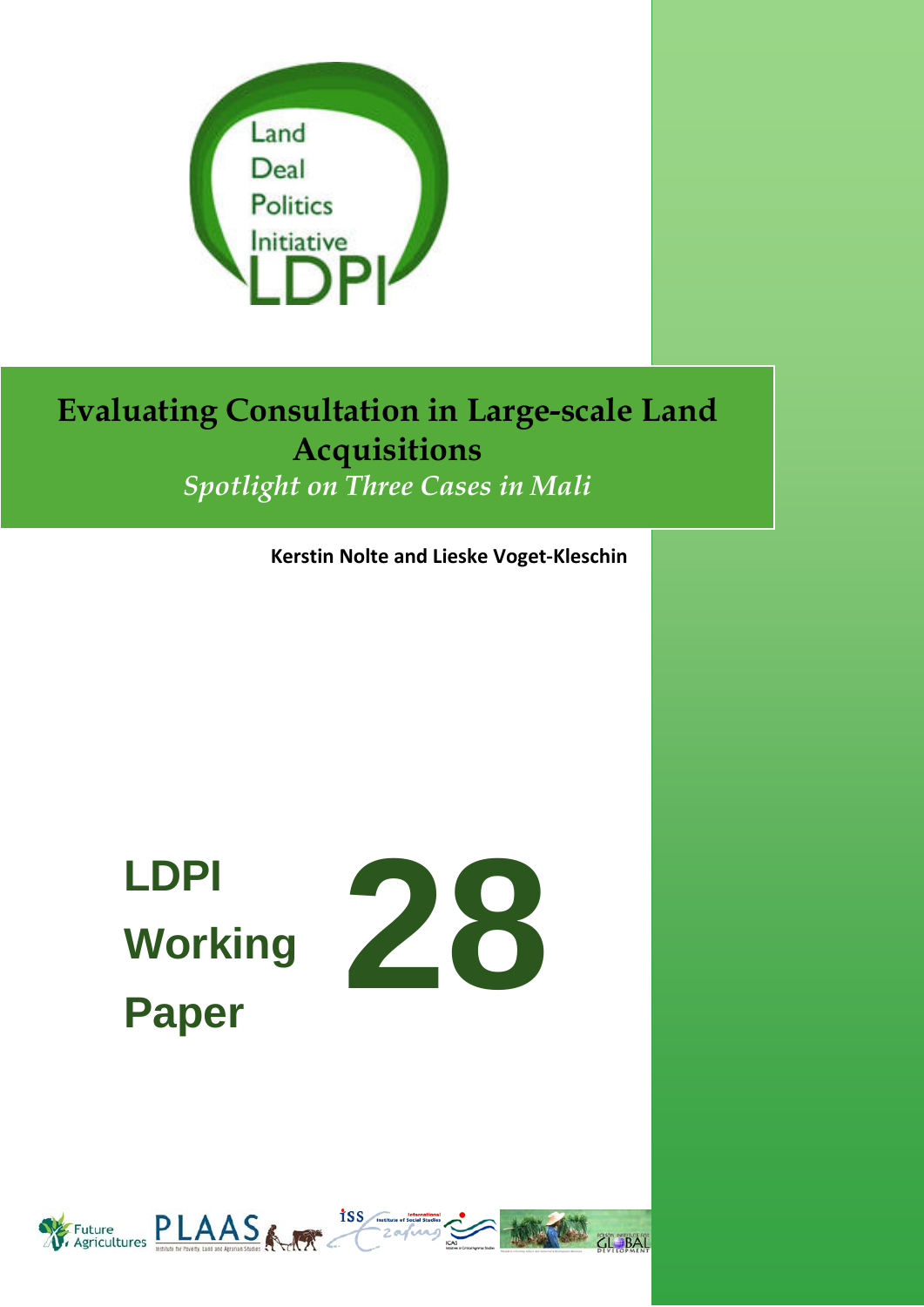### **Evaluating Consultation in Large-scale Land Acquisitions: Spotlight on Three Cases in Mali.**

By *Kerstin Nolte* and *Lieske Voget-Kleschin*

#### *Published by:* **The Land Deal Politics Initiative** www.iss.nl/ldpi landpolitics@gmail.com

*in collaboration with:* 

**Institute for Development Studies (IDS)** University of Sussex Library Road Brighton, BN1 9RE United Kingdom *Tel: +44 1273 606261 Fax: +44 1273 621202 E-mail: ids@ids.ac.uk Website: www.ids.ac.uk*

**Initiatives in Critical Agrarian Studies (ICAS) International Institute of Social Studies (ISS)**

P.O. Box 29776 2502 LT The Hague The Netherlands

*Tel: +31 70 426 0664 Fax: +31 70 426 0799 E-mail: iss.icas@gmail.com Website: www.iss.nl/icas*

#### **The Institute for Poverty, Land and Agrarian Studies (PLAAS)**

School of Government, Faculty of Economic and Management Sciences University of the Western Cape, Private Bag X17 Bellville 7535, Cape Town South Africa *Tel: +27 21 959 3733 Fax: +27 21 959 3732 E-mail: plaas@uwc.ac.za Website: www.plaas.org.za*

#### **The Polson Institute for Global Development**

Department of Development Sociology Cornell University 133 Warren Hall Ithaca NY 14853 United States of America

*Tel: +1 607 255-3163 Fax: +1 607 254-2896 E-mail: ta12@cornell.edu Website: polson.cals.cornell.edu*

© May 2013 *All rights reserved. No part of this publication may be reproduced or transmitted in any form or by any means without prior permission from the publisher and the author.*

*Published with support from the UK Department for International Development (DfID), Atlantic Philanthropies, Inter-Church Organization for Development Cooperation (ICCO), Ford Foundation and Miserior.*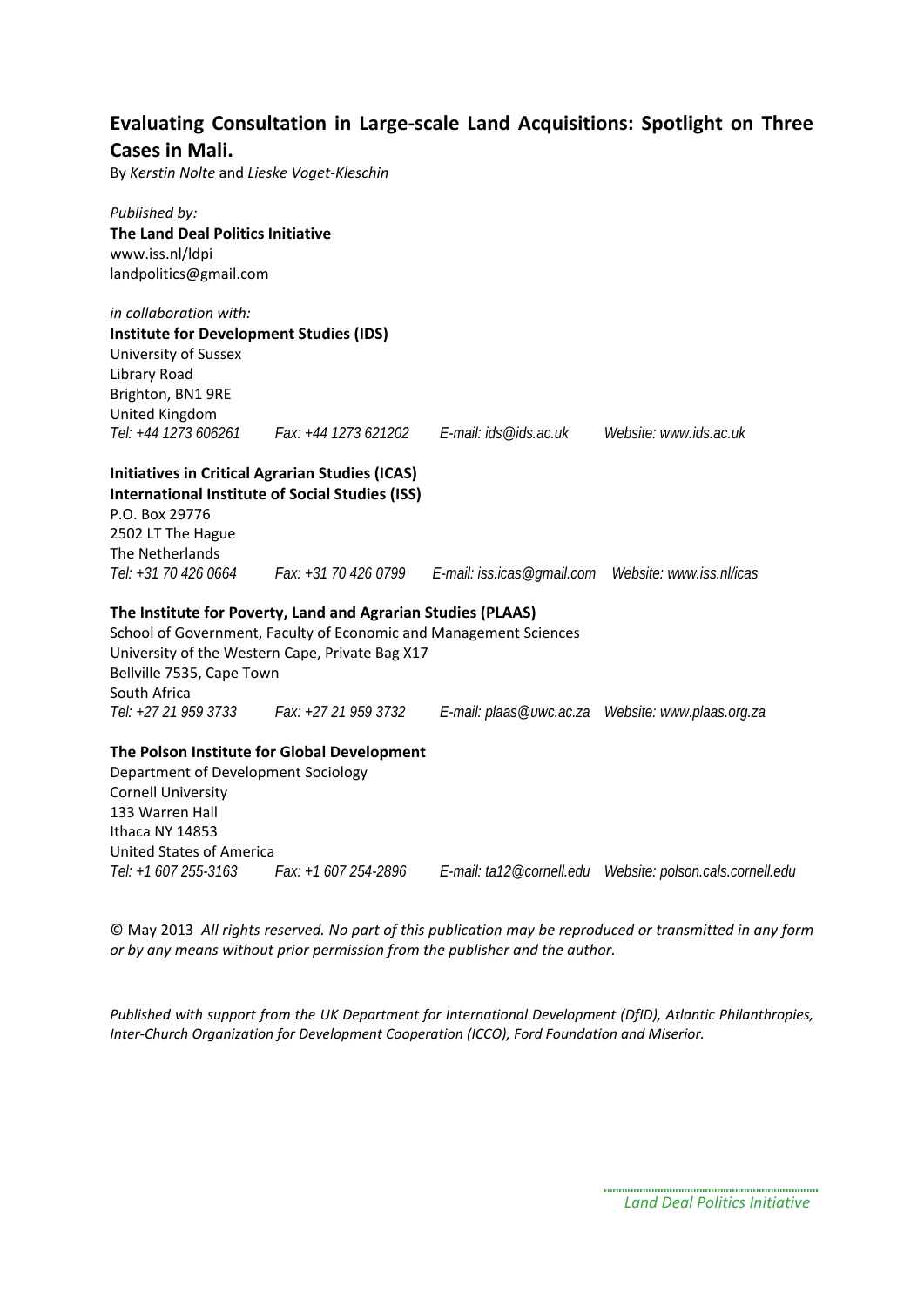#### Abstract

Critics of LSLAs often point to risks imposed on the rural poor and complain about their lack of inclusion in the decision-making process. Consultation and public participation are widely recognized as an important aspect of fair land deals. Most Voluntary guidelines and Codes of Conduct incorporate claims for consultation as an important aspect. However, when it comes to concrete instructions, they remain unspecific. This paper aims at clarifying the concept of consultation and public participation in relation to large-scale land acquisition. To this end, we first propose a conceptual framework for analyzing consultation. Subsequently, we discuss claims for participation as asked for in different voluntary guidelines and locate them in our framework. Against this background, we discuss consultation processes in Mali: The de jure situation is contrasted to case study evidence regarding three different large-scale land deals that take place within geographical proximity, and are thus in very similar political and legal context conditions. We locate both de jure and de facto processes in our framework and compare them to claims as embedded in different voluntary guidelines. Beyond the unsurprising finding that de facto decision-making in the case studies does not comply with claims for participation such as free, prior and informed consent, we also find that the de jure situation leaves much scope for discretion. The paper concludes with some critical remarks regarding the aims of consultation in large-scale land acquisition processes more generally.

#### About the Authors

**Kerstin Nolte**, Research Fellow at GIGA German Institute of Global and Area studies and PhD student at University of Göttingen, Germany. My research focuses on large-scale land acquisitions in Sub-Saharan Africa, especially the process of acquiring land and the institutional setting of target countries. Field research is carried out in Zambia, Kenya, and Mali. I hold a Diploma in Geography and a Bachelor in Economics from University of Göttingen.

**Lieske Voget-Kleschin**, Research assistant at the Chair for Philosophy and Ethics of the Environment, Department of Philosophy CAU Kiel.

#### Acknowledgements

Field research in Mali would not have been possible without the support of GREAT Groupe de Recherche en Économie Appliquée et Théorique and the interviewees' willingness to share experiences. Therefore, we would like to thank the whole team of GREAT and all participants of expert interviews and focus group discussions (FGD). Moreover, the authors would like to thank Jana Prosinger and Almut Schilling-Vacaflor for feedback and discussion on the paper and decision-making in general. We would like to thank Ian Scoones for comments on an earlier version of this paper. We further acknowledge funding provided by the Federal Ministry of Education and Research (Germany), as well as the LDPI Small Grant Competition 2012.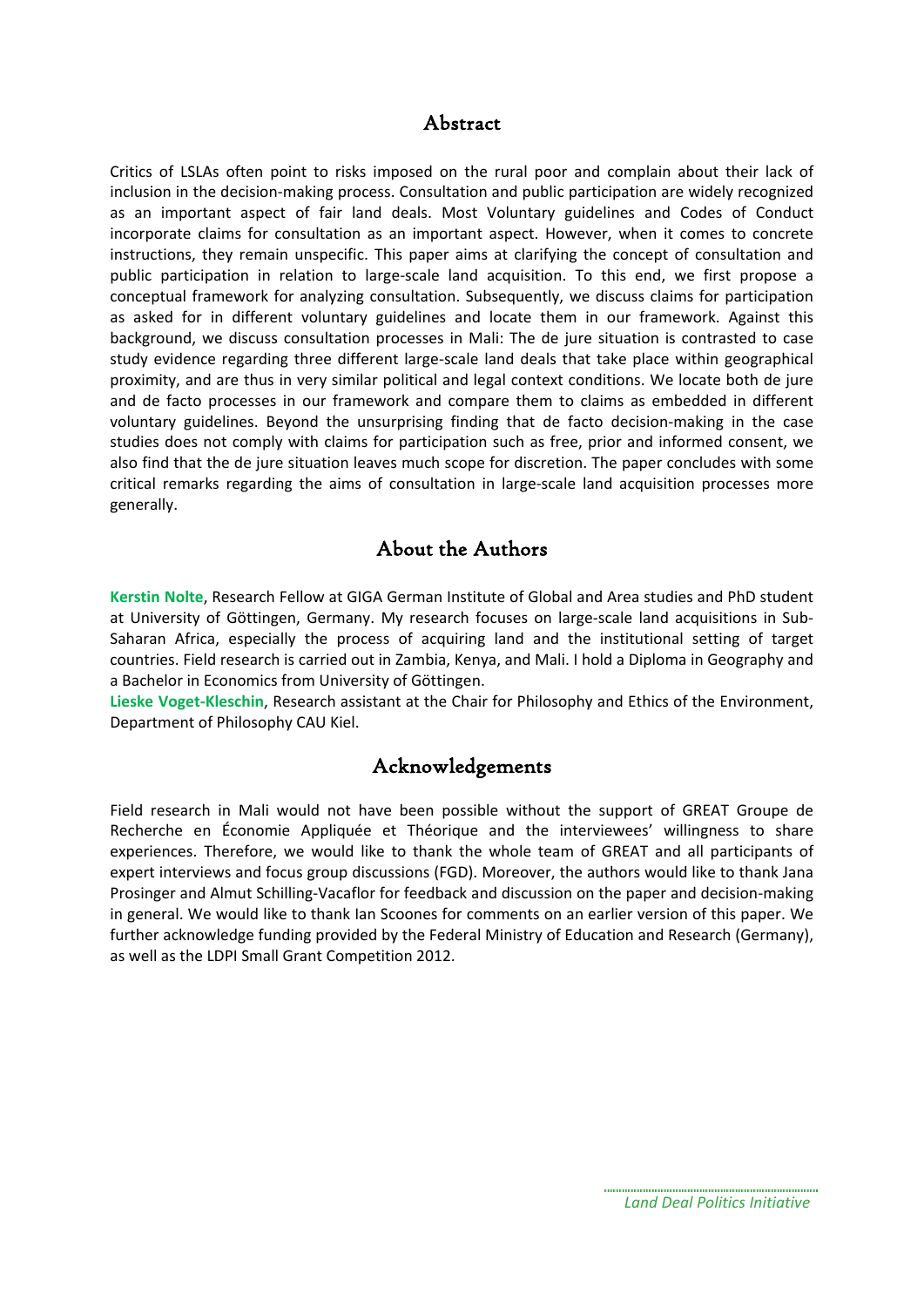## Table of Contents

|     | 2 Conceptual issues regarding participation of local people in large-scale land acquisitons 2 |  |  |  |
|-----|-----------------------------------------------------------------------------------------------|--|--|--|
|     |                                                                                               |  |  |  |
|     |                                                                                               |  |  |  |
| 4.1 |                                                                                               |  |  |  |
| 4.2 |                                                                                               |  |  |  |
| 4.3 |                                                                                               |  |  |  |
|     |                                                                                               |  |  |  |
| 5.1 |                                                                                               |  |  |  |
| 5.2 |                                                                                               |  |  |  |
|     |                                                                                               |  |  |  |
|     |                                                                                               |  |  |  |
|     |                                                                                               |  |  |  |
|     |                                                                                               |  |  |  |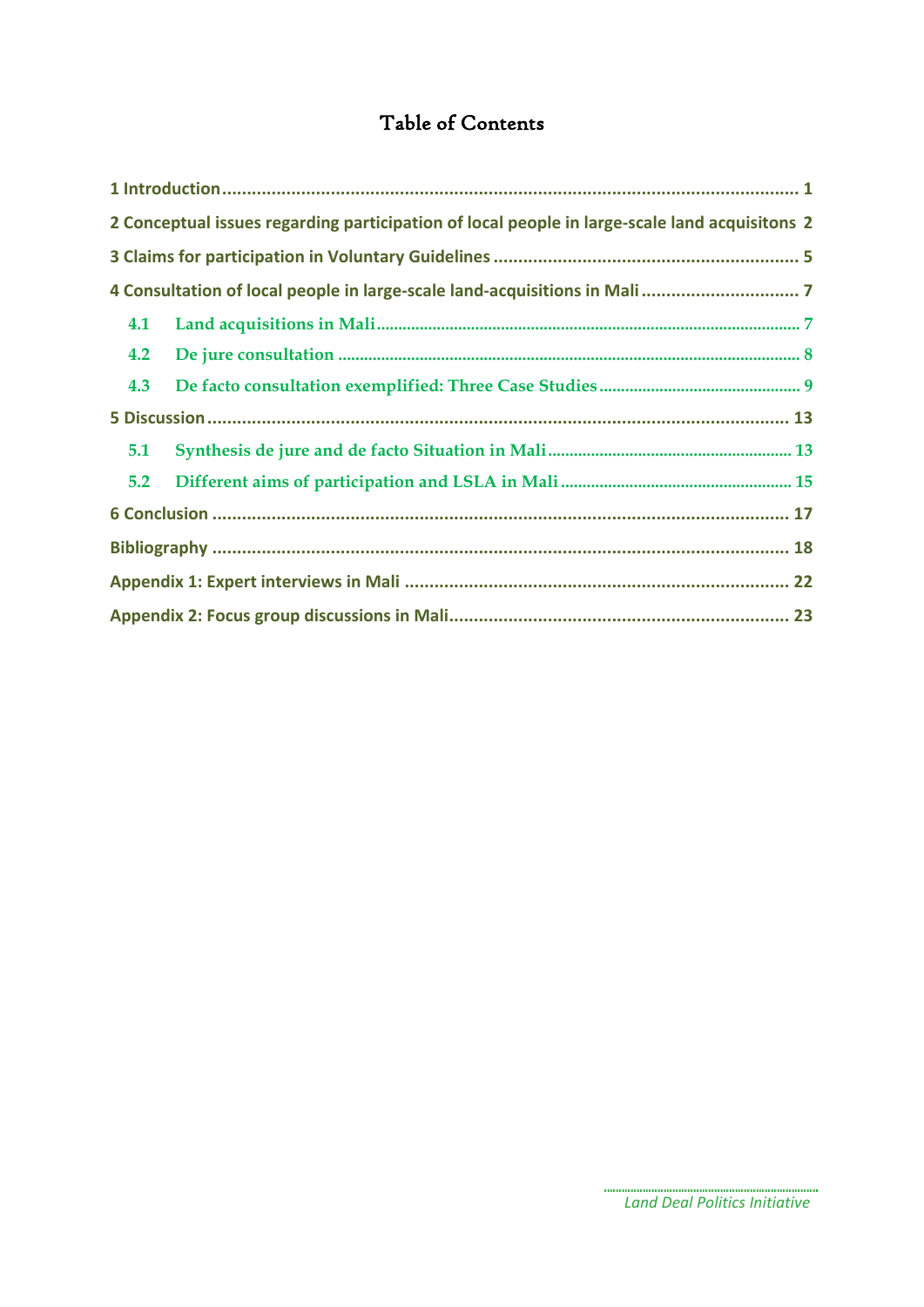#### <span id="page-4-0"></span>**1 Introduction**

 $\overline{a}$ 

The phenomenon of large-scale land acquisitions (LSLAs)<sup>[1](#page-4-1)</sup> has not only grabbed the headlines in recent years but seems to be a reality: Evidence shows that huge areas of agricultural land have been transferred to international investors.<sup>[2](#page-4-2)</sup>

Critics of LSLAs often point to risks imposed on the rural poor and complain about their lack of inclusion in the decision-making process. A great number of reports identify the lack of consultation or public participation and NGOs and civil societies are concerned about what they call 'land grabbing.' To name just a few, the World Bank (2010) reports on deficient processes for local consultation and demands that, "all those materially affected are consulted, and the agreements from consultations are recorded and enforced." FIAN (2010) asserts that consultations in Kenya and Mozambique involved only community leaders and that communities had few opportunities to articulate their demands. Similarly, Braun & Meinzen-Dick (2009) and Cotula & Vermeulen (2009a) point to insufficient consultation. Via Campesina (2012) gives testimonies of affected peasants from all over the world of which most report on flawed or non-existent consultations.

Moreover, first academic contributions to this particular field of study have recently emerged. Vermeulen & Cotula (2010, pp. 907–910) find that some level of interaction with the local population is usually integrated in the formal approval process of land deals. Most countries require an Environmental Impact Assessment (EIA) prior to project approval that contains at least the most basic level of assessment. In some countries, these studies require consultation with affected communities. However, even in these cases, the role of local people remains rather passive, lacking the capacity to shape or veto the process. Cotula & Vermeulen (2011, pp. 43–44) examine mechanisms of consultation and consent, and scrutinize how local populations benefit from land deals and how they are compensated. They find that procedures concerning consultation are flawed. In particular, they find that (1) consultations are a one-off event rather than an on-going interaction, (2) that often discussions are restricted to village elders and elites and do not include communities that are indirectly affected, (3) that records are incomplete and vague, and (4) that often the role of local people is limited to expressing their concerns, without means to shape or even veto the process.

Finally, several case studies shed light on consultation in specific countries. For instance, German, Schoneveld, & Mwangi (2011) report on processes of LSLAs in Ghana, Mozambique, Tanzania, and Zambia. Similarly, Smalley & Corbera (2012, pp. 1056–1058) provide evidence on how consultation works in specific investment cases in Kenya. For cases in the Tana River Delta, the authors report that even though consultations took place they were flawed. Only part of the population was consulted and of those consulted there is poor understanding of the projects. For the case of Mali, Vermeulen & Cotula (2010) study the implementation of environmental and social impact analysis (ESIA) and report that only six out of 13 biofuel projects have completed an ESIA and of these only two have

<span id="page-4-1"></span> $1$  Being aware of the delicacy of terminology, we refrain from using the emotionally loaded term 'land grabbing' but stick to a term we consider less sensitive, 'large-scale land acquisition.' In particular, we found that the term 'land grab' can be difficult in the local context. For instance, one interviewee underlines 'It must be noted that Malian law prohibits giving land titles to foreigners so we cannot speak of grabs ('accaparement') (Interview M16, 2011).' However, we are aware of the complexity and ongoing debate, as briefly exposed in Borras and Franco (2012, pp. 34–35). This paper concentrates on acquisitions of land for agricultural purposes, both by domestic and foreign investors. Large-scale does not signify any clear-cut size of land but rather

<span id="page-4-2"></span>indicates commercial use as opposed to smallholder agriculture.<br><sup>2</sup> We do not want to give an exact number here as the phenomenon is marked by secrecy and it is thus impossible to have precise figures. Estimations include the World Bank (2010) that reports on 43 million hectares in 2008 alone, or - based on the Land Matrix - Anseeuw et al. (2012) who report 83.2 million hectares of total interest in agricultural land of which 21 million hectares have started production on the ground.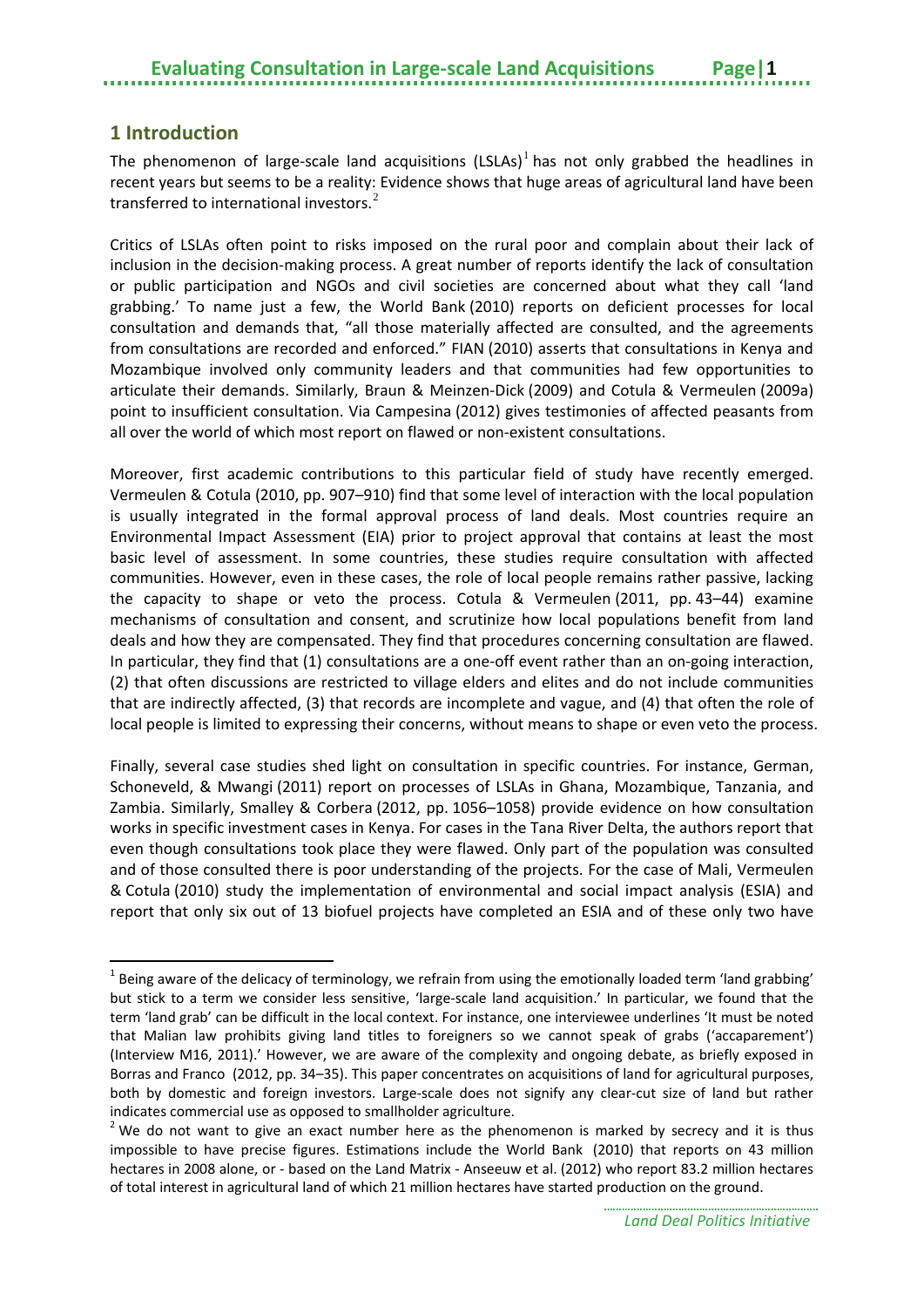made the results publicly available. This indicates that ESIAs in Mali are often neglected, and that public disclosure is extremely rare.

Against this background, this paper aims at conceptualizing how local populations<sup>[3](#page-5-1)</sup> learn about LSLAs, how they are consulted or participate in decision-making processes.<sup>[4](#page-5-2)</sup> In doing so, we specifically focus on de jure and de facto consultations in Mali, drawing on fieldwork conducted in 2010 and 2011.

We first present some conceptual ideas on consultation and LSLAs. We draw on the established notion of 'ladders of participation' in distinguishing different categories of participation according to the degree of active involvement they allow for the local population. We propose to amend this mono-dimensional frame by adding a second dimension that depicts which parts of the population are included in participatory processes. (section 2) We then discuss claims for participation as asked for in different voluntary guidelines for LSLA (section 3). Against this background, section 4 sheds light on consultation processes in Mali. The de jure situation is contrasted to case study evidence: we present three different large-scale land deals that take place within geographical proximity, and thus in very similar political and legal contexts. In-depth information was gathered through focus group discussions (FGDs) with the local population in adjacent villages and expert interviews<sup>[5](#page-5-3)</sup> conducted in the Office du Niger (ON) region, Ségou and Bamako in Mali in 2010 and 2011. In discussing this evidence we relate the de jure and de facto situation in Mali to our conceptual framework (section 5.1) and formulate some implications regarding different aims of participation (section 5.2). The final section concludes.

## <span id="page-5-0"></span>**2 Conceptual issues regarding participation of local people in large-scale land acquisitons**

Protection of rights of local communities, including consultation, are derived from human rights (e.g. for the phenomenon of LSLAs Cotula, Djiré, & Tenga, 2008; FIAN, 2010; Schutter, 2009). This is rooted in Article 17 of the Universal Declaration of Human Rights that formulates "the right to own property alone as well as in association with others" and states that "no one shall be arbitrarily deprived of his property" (Triggs, 2002, pp. 125–126). Regarding the specification of this general claim, the development literature on participation encompasses a plurality of both definitions and aims (with regard to definitions, cf. Chambers (2005, pp. 103–104), with regard to aims, cf. Cornwall & Gaventa (2000)). One way of ordering this plurality consists in categorizing different procedures commonly subsumed under the heading of participation in so called "ladders of participation", (for an overview, cf. Chambers (2005, pp. 103–104: especially Figure 4.1, p. 105 and Table 4.1, p. 106). The different rungs of these ladders depict different categories of participation. These rungs are usually ordered along a gradient of degree of involvement of local people.

*Land Deal Politics Initiative*

**.** 

<span id="page-5-1"></span> $3$  We are aware that local populations do not constitute a homogenous group In fact, they might have diverging interests and preferences, as for instance between sedentary farmers and pastoralists, or local elites and smallholders. In line with this, the wide conception that local populations oppose land deals is problematic (see for example Vermeulen and Cotula (2010); Borras and Franco (2012, p. 47); Smalley and Corbera (2012)).<br><sup>4</sup> The terms 'consultation' or 'participation' are imprecise and broad (Cooke & Kothari, 2001; Cornwall & Brock,

<span id="page-5-2"></span><sup>2005)</sup> but are often used interchangeably, e.g. in the voluntary guidelines discussed in section 3. We will follow this course and use 'consultation' and 'participation' as synonymous, generic terms. Section 2 offers further differentiations regarding degree of influence and degree of inclusion for which we offer more specific terms

<span id="page-5-3"></span><sup>(</sup>cf. Figure 1).<br> $5$  A full list of all FGD and interviews conducted can be found in the appendix. In order to protect anonymity of interviewees this list reveals position and organization only. All FGDs were held in Bambara, and then transcribed to French. Translations from French to English were done by the authors.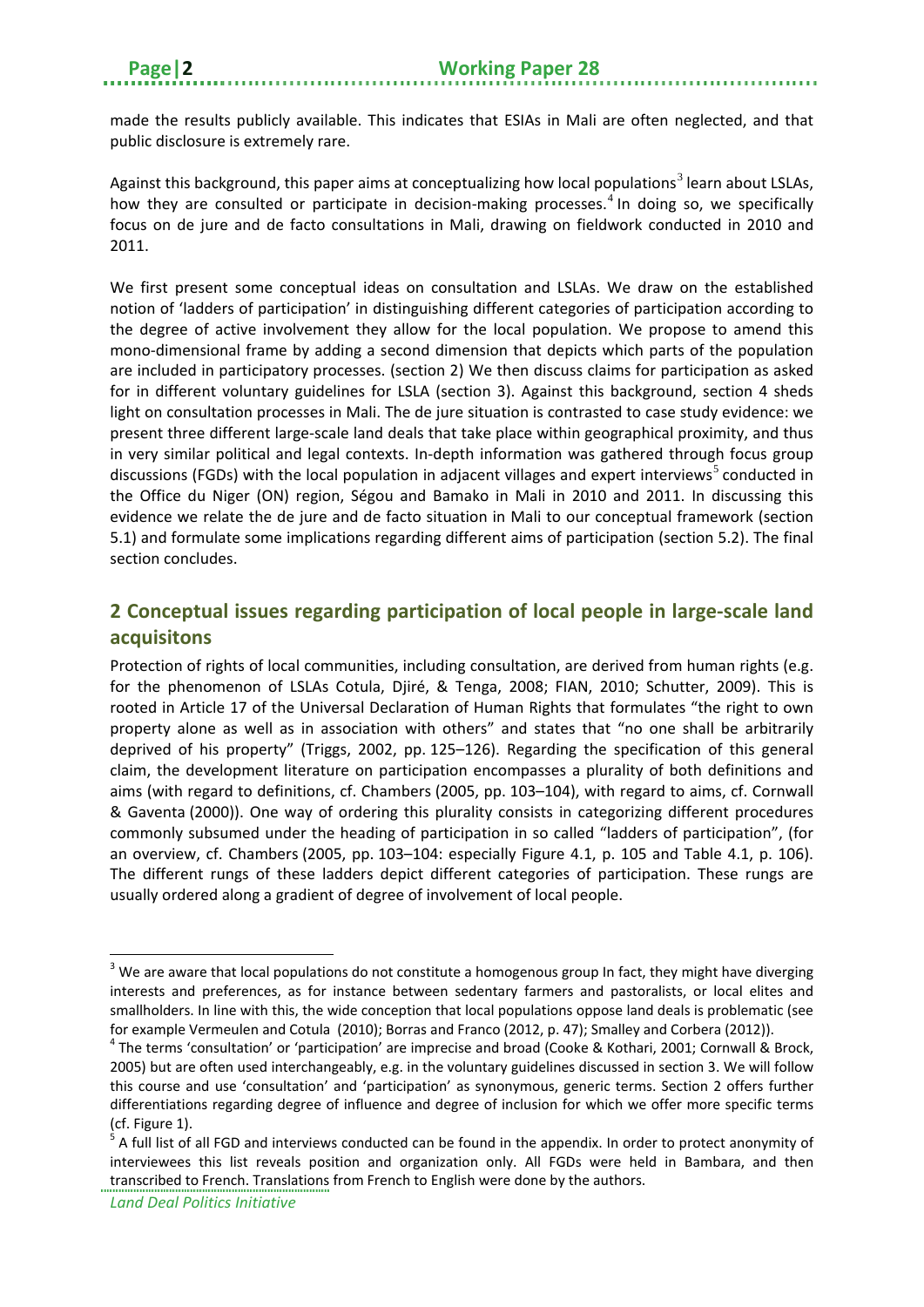A binary distinction that maps onto this gradient is the distinction between so called bottom-up and top-down approaches to participation. The former term describes initiatives that originate among local people (in rural regions). By contrast, the latter term describes ventures that are initiated by non-locals (Chambers, 2005, p. 87). In regard to LSLAs the important point is the following: In this paper, we understand LSLAs as a process in which an investor acquires large tracts of land. This process can be initiated by an investor in search of land who approaches governmental or regional administrative offices. It can also be initiated by host country governments offering incentives and thus attracting investors. However, in both cases LSLAs is initiated by outsiders rather than local people. It is for this reason that while our own proposal for a conceptual framework for different forms of participation draws on the concept of ladders of participation, we neglect the bottom up approach.

It is a characteristic feature of LSLAs that it commonly targets land characterized by a dual tenure system, meaning a coexistence of statutory and customary land rights (e.g. in regard to Africa Cotula, 2007, in regard to Mali Djiré, Keita, & Diawara, 2012; USAID, 2010). Accordingly, land targeted by LSLAs may be used by local people even though they do not have legal property rights (Anseeuw et al., 2012). Participation should generally include all stakeholders affected by a project. However, the issue of dual tenure highlights that who qualifies as stakeholder is a non-trivial question: While it is clear that local people who feature officially registered property rights to land fall into the realm of stakeholders, it is less clear if and in how far this holds for people who do not feature such property rights but use lands under customary tenure. To express this aspect, we propose to add a second dimension to the mono-dimensional notion of ladders of participation. Our proposal is depicted in Figure 1.

The vertical axis of Figure1 confers the notion of ladders of participation onto LSLAs. It differentiates between different forms of consultation based on the degree of involvement of the local population: we distinguish between (i) information as a one-way-process in which the investor informs the local population about the project, (ii) information as a two-way process in which the investor informs the population and they have the possibility to give feed-back and (iii) participation as interaction in which the local population is able to shape or even veto the project. In regard to information as a one-way process we further differentiate between information taking place prior to the project and information taking place only in the course of project implementation. In contrast, we assume that information as a two-way process and participation as interaction only make sense prior to project implementation.

This is also why we equate participation as interaction with Free Prior and Informed Consent (FPIC) as employed in the political and academic development discourse. In international law, FPIC is recognized in the ILO Convention 169 (Convention concerning Indigenous and Tribal Peoples in Independent Countries), the UN Declaration on the Rights of Indigenous People as well as by international human rights treaty bodies as the Inter-American Court of Human Rights and the African Commission on Human and Peoples' Right (Triggs, 2002; Ward, 2011). While ILO Convention 169 is not ratified by any African country except the Central African Republic, the UN Declaration applies to all UN member states. However, it is important to note that both the ILO Convention and the UN Declaration specifically target indigenous people. While the concept of indigeneity is wellestablished in South America, it is contested in the African context (Pelican, 2009). Having said that, Cotula, Vermeulen, Leonard, & Keeley (2009, p. 71) argue that despite the focus on indigenous people, the principles of FPIC can be transferred to any local resource user. Finally, FPIC is increasingly recognized as a prerequisite for projects to receive support from international donors such as the UN Reducing Emissions from Deforestation and Forest Degradation (REDD) programme or the World Bank (Laughlin & Sriskanthan, 2011; Triggs, 2002, pp. 136–137).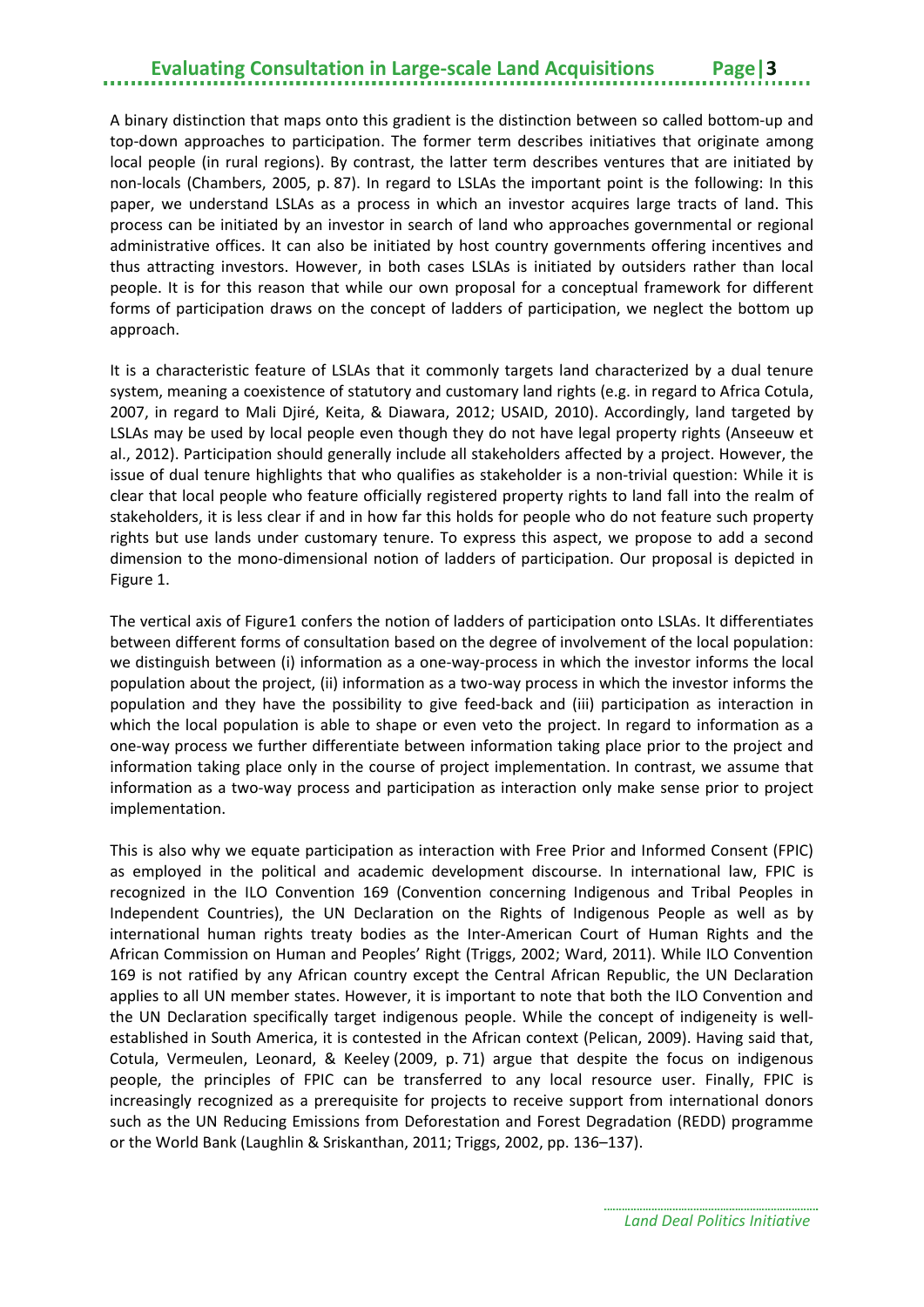Regarding the academic discourse, there is no clear-cut definition of what FPCI entails. General comprehension is that it is free of coercion, prior to any authorization or commencement of activities, information on the planned activity is sufficient, and that consultation and participation are adequate in the consent process (e.g. Goodland, 2004, p. 67; Hill, Lillywhite, & Simon, 2010, p. 8; Laughlin & Sriskanthan, 2011, pp. 8–9).

The horizontal axis of Figure 1 depicts if participation encompasses only local elites, all those land users featuring legal property rights or all customary land users. Finally, several authors have highlighted that without further assistance vulnerable groups such as women, children, elders or minorities may not be able to enter participatory processes let alone to participate on par. Accordingly, we understand specific regard for and empowerment of vulnerable groups as a further degree of intensifying inclusion of the local population.



**Figure 1:** Two Dimensions of Inclusion of the Local Population

**Source:** Authors' compilation

While both the question of which role local people play in participatory processes and the question of who participates can be understood as referring to what can be described as the degree of inclusion of the local population, we propose that the two dimensions are complimentary. That is, it is both possible to imagine a participatory process that exhibits a high degree of involvement of the local population in that it allows participants to shape or even veto a project while concurrently stipulating that only those with officially recognized land rights qualify as legitimate participants of such processes. Similarly, a process that merely informs the population but does not allow for any active involvement might nevertheless target all those materially affected and even specifically address vulnerable groups. This is why we propose to conceive of the role local population plays and of who participates in participatory processes as two axes of a matrix.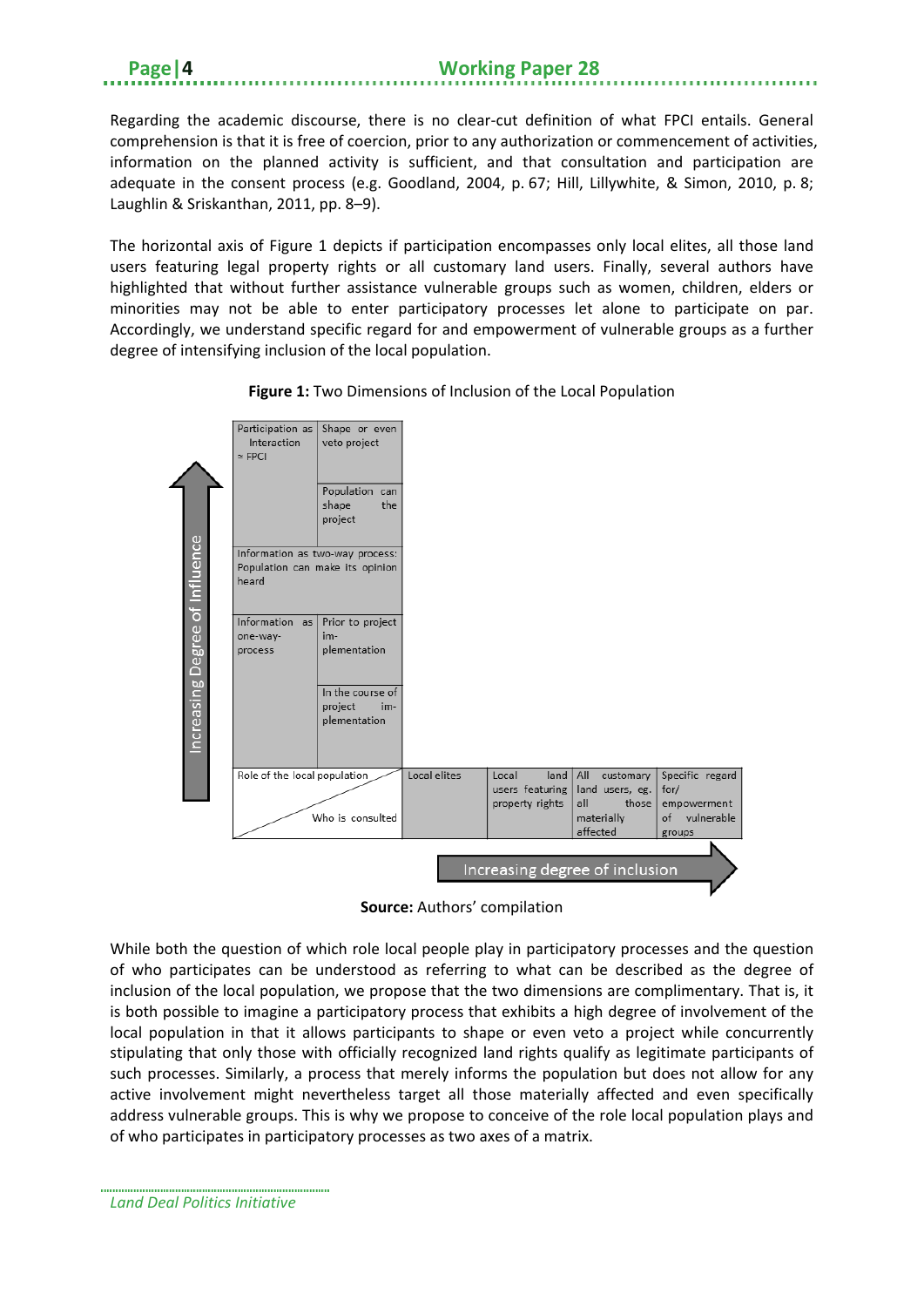#### <span id="page-8-0"></span>**3 Claims for participation in Voluntary Guidelines**

Besides international law there exists a growing body of recommendations by development agencies and international organizations under the heading of principles (Schutter, 2009; World Bank, IFAD, UNCTAD, & FAO, 2012b), voluntary guidelines (FAO, 2012) and Codes of Conducts (Braun & Meinzen-Dick, 2009).<sup>[6](#page-8-1)</sup> Some of these are closely linked to the process of land acquisition by foreign investors. In contrast, others, most notably the FAO guidelines, aim at good governance regarding land tenure more generally.

While there are numerous examples of such guidelines, in this paper we focus on those which we judge as most influential: The code of conduct for foreign land acquisitions by Braun & Meinzen-Dick (2009), the "set of minimum principles and measures to address the human rights challenges" by the UN Special Rapporteur on the Right to Food (Schutter, 2009), the FAO "Voluntary Guidelines on the Responsible Governance of Land, Fisheries and Forests in the Context of National Food Security" (FAO, 2012) and the "Responsible Agro-Investments (RAI) principles",<sup>[7](#page-8-2)</sup> a broad-based and on-going dialog between governments, the private sector, civil society and international organizations (World Bank et al., 2012b). All these contain claims for consultation and participation. The main claims are summarized in Table 1.

| <b>Source</b>                                                                  | <b>Claims for Consultation and Participation</b>                                                                                                                                                                                                                                                                                                                                                                                                                               |
|--------------------------------------------------------------------------------|--------------------------------------------------------------------------------------------------------------------------------------------------------------------------------------------------------------------------------------------------------------------------------------------------------------------------------------------------------------------------------------------------------------------------------------------------------------------------------|
| & Meinzen-<br>(Braun<br>Dick, 2009)                                            | "Transparency in negotiations. Existing local landholders must be informed and<br>involved in negotiations over land deals. Free, prior, and informed consent is the<br>standard to be upheld. Particular efforts are required to protect the rights of<br>indigenous and other marginalized ethnic groups."                                                                                                                                                                   |
| (Schutter, 2009)                                                               | Principle 1: "The negotiations leading to investment agreements should be conducted<br>in full transparency, and with the participation of the local communities whose access<br>to land and other productive resources may be affected as a result of the arrival of an<br>investor. []"<br>Principle 2: "In principle, any shifts in land use can only take place with the free, prior<br>and informed consent of the local communities concerned. []"                       |
| (FAO, 2012)                                                                    | 3B6. "Consultation and participation: Engaging with and seeking the support of those<br>who, having legitimate tenure rights, could be affected by decisions, prior to<br>decisions being taken, and responding to their contributions; taking into<br>consideration existing power imbalances between different parties and ensuring<br>active, free, effective, meaningful and informed participation of individuals and<br>groups in associated decision-making processes." |
| (World<br>Bank,<br>IFAD, UNCTAD, & FAO,<br>2012a, World Bank et<br>al., 2012b) | Principle 4: Consultation and participation<br>"All those materially affected are consulted and agreements from consultations are<br>recorded and enforced."<br>"If it is to have meaning, the consultative process should allow communities to turn<br>down investors if they so desire."                                                                                                                                                                                     |

#### **Table 1:** Claims for consultation and participation in different voluntary guidelines regarding LSLAs

**Sources:** as given

**.** 

Regarding the degree of influence, Braun & Meinzen-Dick (2009) and Schutter (2009) explicitly refer to the principle of FPIC. In contrast FAO (2012) does not explicitly mention the term FCPI. However, it calls for "active, free, effective, meaningful and informed participation" to be undertaken prior to the investment decision. It can thus be understood as asking for something rather similar to FPIC. Finally

<span id="page-8-1"></span> $6$  In the following, we will depict all of these recommendations as voluntary guidelines. For an overview and critical discussion of the potential of these voluntary guidelines, cf. Voget-Kleschin and Stephan (2013).<br><sup>7</sup> This initiative has its own homepage ('knowledge platform'), promoted by the World Bank, IFAD, UNCTAD,

<span id="page-8-2"></span>and the FAO[: https://www.responsibleagroinvestment.org/rai/.](https://www.responsibleagroinvestment.org/rai/)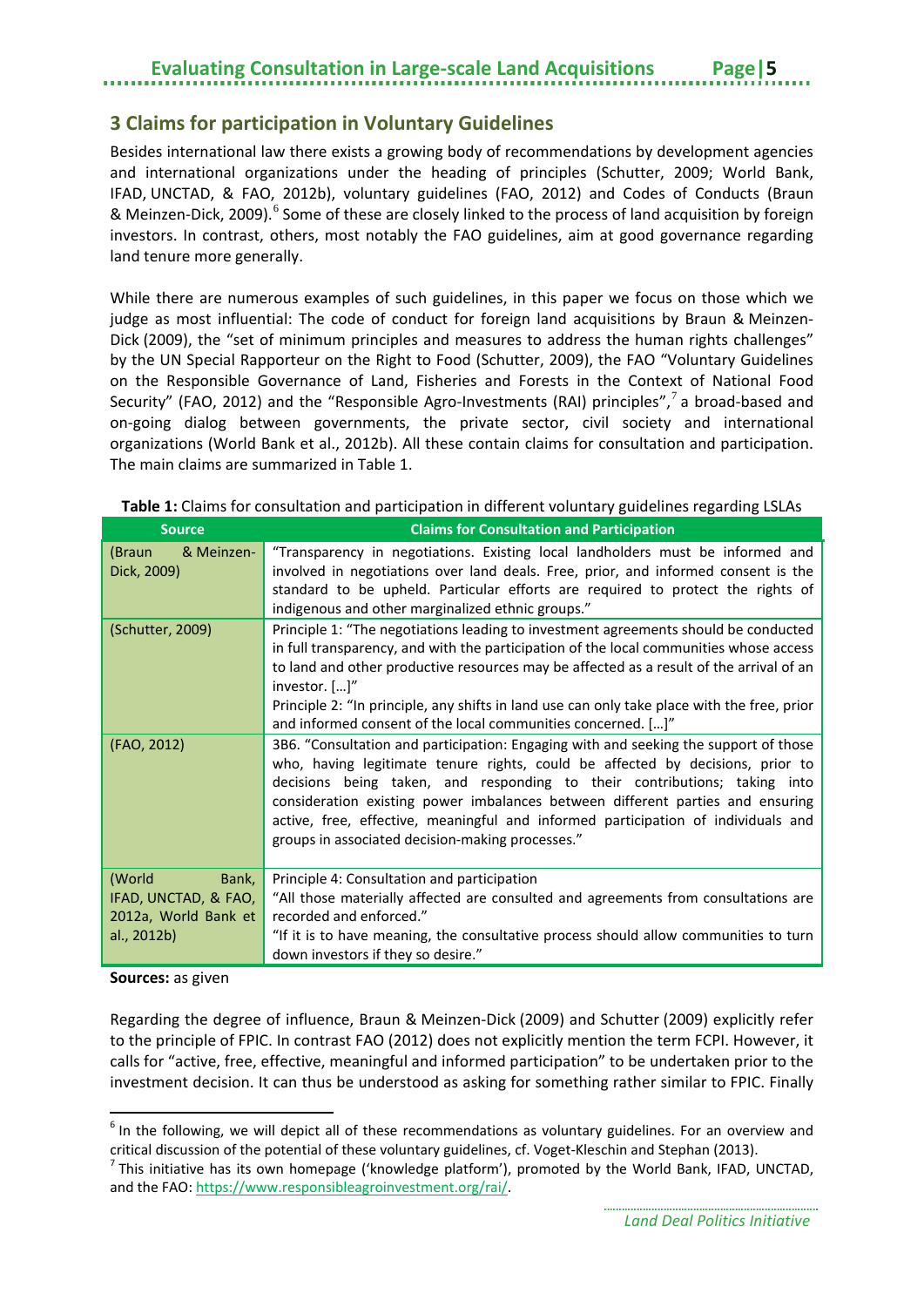the World Bank et al. (2012a) recognizes the need to clarify the content of consultations and for formal documentation of the process to become part of contractual arrangements. Furthermore, it states that "the consultative process should allow communities to turn down investors if they so desire" which gives communities the power to veto a project.

Regarding the degree of inclusion, the RAI principles by the World Bank et al. (2012b) is the only guideline explicitly mentioning the need to avoid elite capture. Respect for existing land rights, including customary and common property rights is explicitly mentioned by Braun & Meinzen-Dick (2009). In Schutter (2009) the principles themselves do refer to "local communities whose access to land and other productive resources may be affected" but the text of the accompanying document explicitly refers to the need to protect customary and common property. The FAO (2012) generally refers to "legitimate tenure rights" without further clarifying the term. However, in regard to customary tenure systems it asks for "participation of all members, men, women and youth" and that "[t]here should be full and effective participation of all members or representatives of affected communities, including vulnerable and marginalized members." Furthermore, in regard to public land the guidelines claim that, "anyone who could be affected should be included in the consultation, participation and decision-making processes." In contrast to these, the World Bank et al. (2012b) does not contain any specific claims but just states the need to clarify who participates. Finally, all presented guidelines call for specific concern for vulnerable groups, such as women or ethnic minorities. Figure 2 relates the claims incorporated in these guidelines to our conceptual framework.



**Figure 2:** Locating claims for participation in voluntary guidelines in the conceptual framework

**Sources:** own compilation based on the voluntary guidelines as given in Table 1.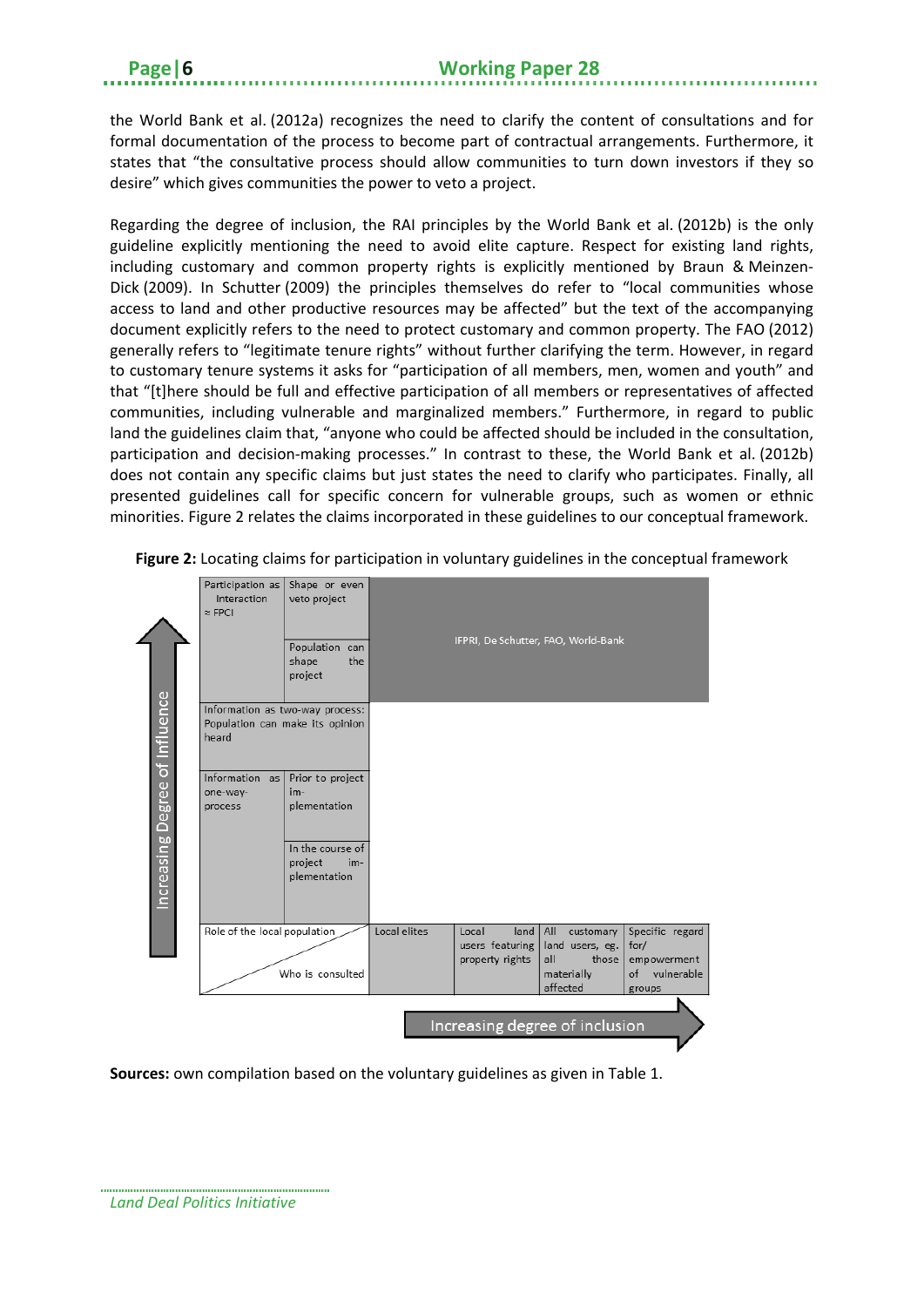#### <span id="page-10-0"></span>**4 Consultation of local people in large-scale land-acquisitions in Mali**

In the following, we use this framework for analyzing consultation in Mali. To this end, we first introduce the general situation regarding land acquisition in Mali, and subsequently address the de jure as well as de facto situation.

Generally, results of expert interviews on consultation are inconclusive. For instance, officials in the Office du Niger (ON) have the perception that giving land to investors is a form of redistribution. According to their understanding, prior to the construction of the ON the land was uninhabited. Thus people do not have any claim to the land. Land therefore belongs to the government. As long as people are compensated for land they currently cultivate, they cannot complain. ON officials stress that the law asks for an environmental and social impact assessment (ESIA) which includes public consultation (Interview M24, 2011). On the contrary, the civil society feels that local peasants are neither given adequate nor correct information. Moreover they point out that there is no time for discussion and that the local populations' view is not listened to (Interview M4, 2010). Sometimes there are even false lists of participants (Interview M13, 2011).

#### <span id="page-10-1"></span>*4.1 Land acquisitions in Mali*

**.** 

Mali has stirred a lot of attention with huge agricultural land acquisitions recently.<sup>[8](#page-10-2)</sup> Several large projects emerged in the ON and fuelled a heated discussion on LSLAs within the country<sup>[9](#page-10-3)</sup> and in NGOs, academia and development institutions (Baumgart, 2011; Cotula & Vermeulen, 2009b; FAO, 2013, pp. 223–264; Oakland Institute, 2011b; Vermeulen & Cotula, 2010).

Most agricultural investments are targeted at the ON (e.g. Interview M8, 2010; M9, 2010; M12, 2011; M13, 2011; M14, 2011; M18, 2011 and M19, 2011), which constitutes Mali's main agricultural region and has huge agricultural potential. Only a few people interviewed mention investments in other regions (e.g. Interview M9, 20[10](#page-10-4)). Thus, in the following, we focus on investments in the ON region,  $^{10}$ as it is certainly the most sought after region.

The ON is a large irrigation project of 1,000,000 hectares of which about 100,000 hectares are cultivated. Created mainly for cotton and rice production by the French colonial regime in 1932, the ON has been managed by the Malian government ever since independence. Since the 1970s, sugar gained in importance over cotton and rice. Today, the ON region remains one of Mali's most fertile agricultural regions, mainly due to good irrigation potential (Camara, 2013; Djiré & Kéita, 2010, pp. 15–16). However, it remains well below its agricultural potential (Interview M16, 2011).

The economic policy of the government aims at encouraging public and private investors to invest in the ON so as to tap its agricultural potential and invest in infrastructure. Accordingly, agricultural policy in the ON follows its own logic and is exceptional within the Malian context: the region is

<span id="page-10-2"></span> ${}^{8}$ The Oakland Institute lists 22 projects with a total of 544,567 hectares in the ON (Oakland Institute, 2011b); the Land Matrix identifies 18 projects in Mali with a total of 485,631 hectares for which contracts have been signed and of those nine are reported to have started production on 434,986 hectares (ILC, CIRAD, CDE, GIGA, & GIZ, 2013). Djiré and Kéita (2010, pp. 19–20) have an extensive list of 35 domestic and foreign projects amounting to 492,871 hectares. As to official sources, the Agency for Investment Promotion in Mali (API) gave the authors a list with six projects adding up to 305,020 hectares in the ON. Cotula (2012, p. 653) reports on leases amounting to 242,577 hectares in the ON, and letters of intent for a further 402,682 hectares according to official figures.

<span id="page-10-3"></span><sup>9</sup> For example, in November 2010 the *Forum du Kolongo* brought together farmers to discuss investments and articulate their concern. An English version of the appeal can be found here:

<span id="page-10-4"></span>[http://pubs.iied.org/pdfs/G03055.pdf.](http://pubs.iied.org/pdfs/G03055.pdf)<br><sup>10</sup> Concerning land deals in Mali in general, Cotula and Vermeulen (2011, p. 43) provide a very concise account of the general process of acquiring land in Mali.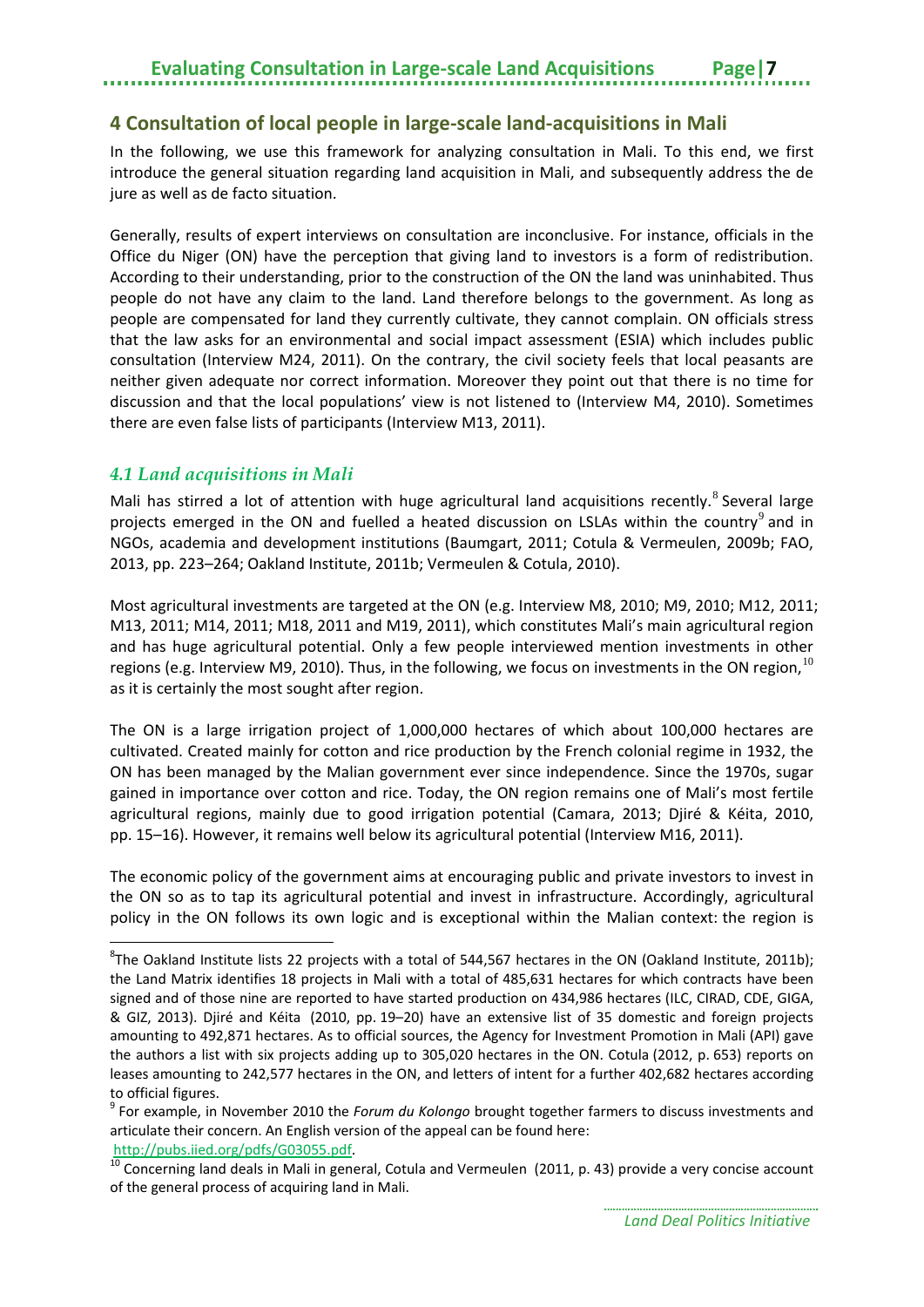#### **Page|8 Working Paper 28**

managed by the Delegate Ministry of the Prime Minister in Charge of the Comprehensive Development of the Zone Office du Niger (MDDIZON).<sup>[11](#page-11-1)</sup> The management of the ON is fixed in the management decree ('décret de gérance') 2011-216 (République du Mali, 2011). This decree, dating back to 1996, was in the process of being amended (at least prior to the military coup) in order to take recent changes induced by the Agricultural Orientation Law (LOA) $^{12}$  $^{12}$  $^{12}$  of 2006 into account (Interview M16, 2011; M20, 2011 and M24, 2011).

In order to use land in the ON, one has to obtain property or usage rights (Interview M16, 2011). All contracts to use land are between the ON and the land user. Smallholders and commercial farmers receive/obtain different rights to access land: While smallholders can request either an annual contract for exploitation ('contrat d'exploitation') or, succeeding at least a three years contract for exploitation, a permit for use ('permis d'exploitation') on irrigated land, commercial farmers can obtain leases. There are two different lease forms, the ordinary lease ('bail ordinaire') for up to 30 years, and the long-term lease ('bail emphytéotique') for 30 to 50 years (Djiré & Kéita, 2010, pp. 16– 17). In terms of payment, smallholders only pay water use fees (USAID, 2010, pp. 42–43) and lessees are expected to make investments on the land (such as irrigation infrastructure) in addition to paying water use fees. These additional investments are fixed in the lease contracts.

Despite a lot of noise and considerable infrastructural work with implications for the local population, few projects have actually come to fruition. In fact, there is evidence of projects that started off big but have gone quiet in recent years. For instance, the huge Malibya investment has stopped operating due to the recent political developments in Libya (Interview M24, 2011). Furthermore, since the military coup in Mali, $^{13}$  $^{13}$  $^{13}$  the future of most projects is unclear. For example, a recent headline on one of the case studies described below, the Markala Sugar Project (MSP), <sup>[14](#page-11-4)</sup> indicates that one of the main sponsors pulled out of the deal (Kumwenda, 2012).

#### <span id="page-11-0"></span>*4.2 De jure consultation*

 $\overline{a}$ 

In Mali, commercial investors acquire land through leases. According to decree no. 08-346 the investor has to undertake feasibility studies as well as an environmental and social impact assessment (ESIA)<sup>[15](#page-11-5)</sup> prior to the lease contract (Diiré & Kéita, 2010, pp. 17–18; République du Mali, 2008 & Interview M24, 2011). The ESIA anticipates effects of the project such as displacements and proposes mitigation measures. A public consultation has to be undertaken as part of any ESIA (Interview M24, 2011). Thus, the ESIA is the legal instrument that stipulates consultation. Décret N

<span id="page-11-1"></span><sup>&</sup>lt;sup>11</sup> In French, 'Ministère Délégué auprès du Premier Ministre Chargé du Développement Intégré de la Zone Office du Niger..' In 2011 the former 'Secrétariat' established in 2007, was transformed to a Ministry (Djiré & Kéita, 2010, p. 18). Thereby, the ON was successively given more power as the Ministry is now part of the government and no longer subordinate to the Ministry of Agriculture (Interview M14, 2011 and M20, 2011).

<span id="page-11-2"></span> $12$  In French, 'Loi d'Orientation Agricole' (LOA). The LOA identifies investment promotion as one aim of land policy and to this end wants to simplify access to land (République du Mali, 2006, Article 75 & 82). A comprehensive account of the LOA's implications with reference to the right to food through access to land and natural resources is given in Cotula, Djiré, and Tenga (2008, Chapter 2).<br><sup>13</sup> 'The government', refers to the government before the military coup. On 21 March 2012 Malian soldiers

<span id="page-11-3"></span>overthrew the government of Amadou Toumani Touré. The Malian army claimed that the government had not adequately supported its fight against Tuareg-led rebellions in the north of the country. The Tuareg-led National Movement for the Liberation of Azawad (MNLA) backed by Islamists declared independence of 'Azawad state' in April 2012. A clash between MNLA and Ansar Dine, an Islamist group, further exacerbated tension in the region. In January 2013, French forces joined the Malian army in its 'Opération Serval' to free the North following a request by interim president Dioncounda Traoré (BBC News, 2012; Hagberg & Körling, 2012). Presidential elections are scheduled for July 2013 (BBC News, 2013).

<span id="page-11-5"></span><span id="page-11-4"></span><sup>&</sup>lt;sup>14</sup> In French, 'Projet Sucrière de Markala.'<br><sup>15</sup> In French, étude d'impact environnementale et sociale.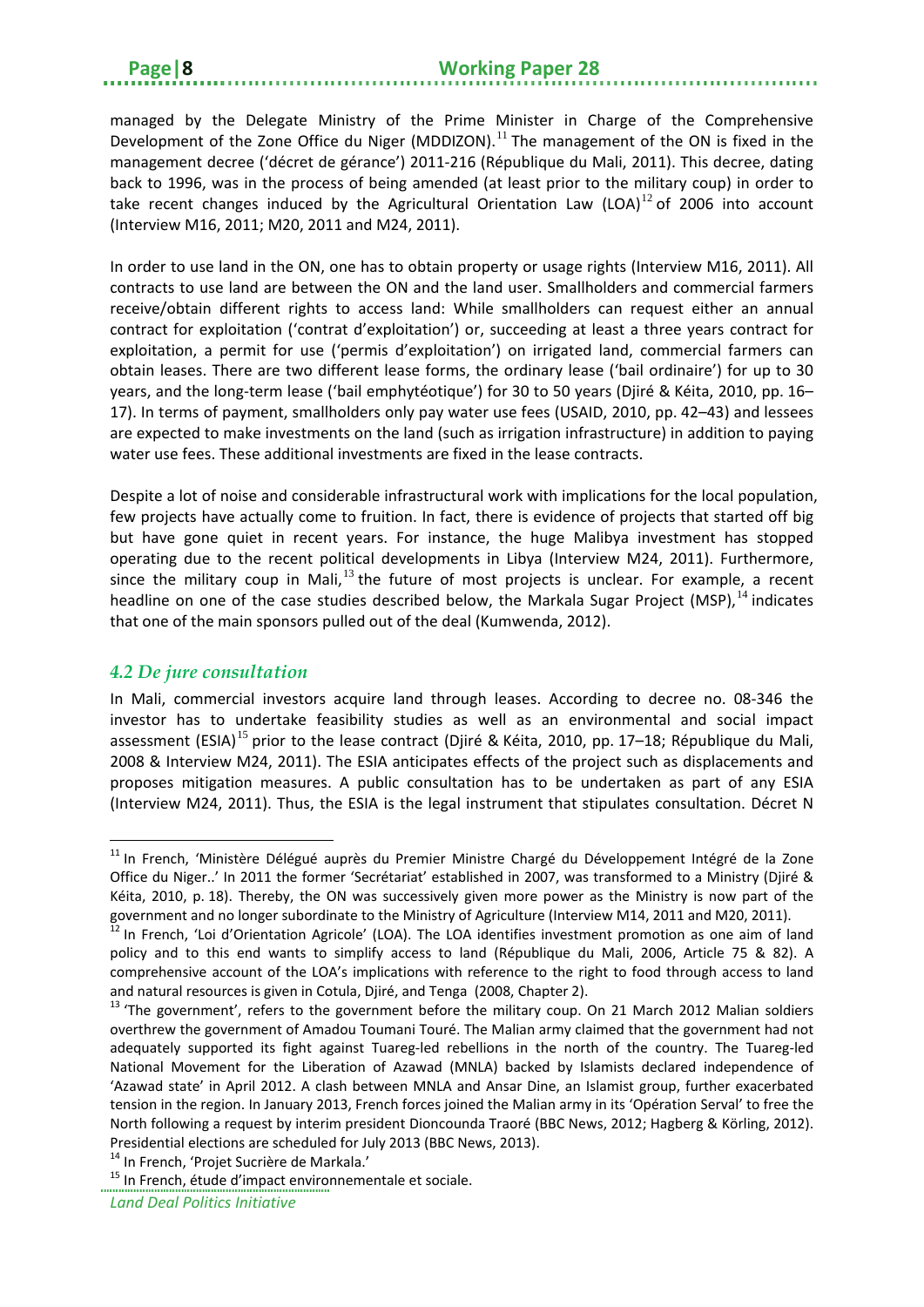08-346[16](#page-12-1) defines public consultation as "the set of technics that serve to inform, consult or involve all stakeholders of a project." This in line with many African countries, where the legal basis for consultation is an environmental impact assessment (EIA) (or an ESIA).<sup>[17](#page-12-2)</sup>

In Mali, the National Department for Sanitation and Control of Pollution and Nuisances (DNACPN)<sup>[18](#page-12-3)</sup> is in charge of ESIAs. All projects that are classified as A (potentially very negative effect) or B (not as bad as A)<sup>[19](#page-12-4)</sup> have to undertake an ESIA (République du Mali, 2008, pp. Article 6). Investors have to address the DNACPN and commission an engineering bureau to conduct an ESIA. The investor has to produce a detailed schedule on how (s)he wants to conduct consultation within the framework of the ESIA. The ESIA proposal is examined and approved by the DNACPN and several government ministries (Interview M22, 2011; Oakland Institute, 2011b) and its implementation is regularly monitored. Once the ESIA is approved, local authorities and all affected populations are informed about the project (Article 15). Public consultation is then conducted with the aim of collecting the opinion of affected populations. It is organized under the auspices of the government<sup>[20](#page-12-5)</sup> (Article 16). Vermeulen & Cotula (2010, p. 33) criticize that the decree does not specify whether concerns of the population have to be taken into account by the project developer. It is in the government's responsibility to verify that compensations are being paid. However, the government can ask the investor to incur costs of compensations, which can be specified in lease contracts (Interview M19, 2011 and M20, 2011). The protocol of the public consultation has to be signed by all parties and attached to the ESIA (Article 17) (République du Mali, 2008). However, there is no obligation to publicly disclose ESIA results (Oakland Institute, 2011b, pp. 37–38). Thus, information on realized consultations is scarce.

Cotula & Vermeulen (2011, p. 44) summarize the role of ESIAs in Mali: "in its simple form, this consultation constitutes simply a scientific study in which the subjects are passive respondents." Thus, the de jure decision-making process in Mali fits into the 'information as one-way' category of our framework introduced. Determining the degree of inclusion is more difficult: The law refers rather vaguely to "local authorities and all affected populations" which might include those with customary land rights. While customary rights are officially recognized in Mali (République du Mali, 2000, Chapter III), in the ON all land is state-owned and customary rights are thus not protected by law (Oakland Institute, 2011b, p. 40). This is illustrated by an official from DNDC: "The population is not consulted if the land belongs to the government" (Interview M19, 2011). Thus in the ON, consultation only covers those with official property rights.

#### <span id="page-12-0"></span>*4.3 De facto consultation exemplified: Three Case Studies*

The de jure consultation is not necessarily congruent with the de facto consultation. For instance an official of the Regional Department for Sanitation and the Control of Pollution and Nuisances (DRACPN) reveals that ESIAs are not always completed due to diplomatic or political reasons (Interview M22, 2011). Accordingly, we complement our account of the de jure situation by case studies which look into what actually happens on the ground.

<span id="page-12-1"></span><sup>&</sup>lt;sup>16</sup> Amended by the Décret N°09-PRM-318 du 26 juin 2009 (République du Mali, 2009).

<span id="page-12-2"></span> $17$  For example, an interesting and comprehensive account of the legal framework for public participation in Nigeria is provided in Omorogbe (2002). The important role of the 'landmark', the EIA, in formally giving the right of participation in decision-making is discussed in great detail.<br><sup>18</sup> In French, 'Direction Nationale de l'Assainissement du Contrôle de Pollution et de Nuisance.'<br><sup>19</sup> Proiects classified as A or B include all hydr

<span id="page-12-3"></span>

<span id="page-12-4"></span><sup>10</sup> to 50 hectares for B), 100 hectares in 'zone soudanienne' (Sudanian climate zone) (resp. 50 to 100 hectares for B) and 200 hectares in 'zone guinéenne'(Guinean climate zone) (resp. 100- 200 hectares for B).<br><sup>20</sup> More specifically, Article 16 stipulates "public consultation […] is organized by the representative of the

<span id="page-12-5"></span>government or the mayor of the project implementation site with the help of the technical services and the participation of the investor" (République du Mali, 2008, Art. 16)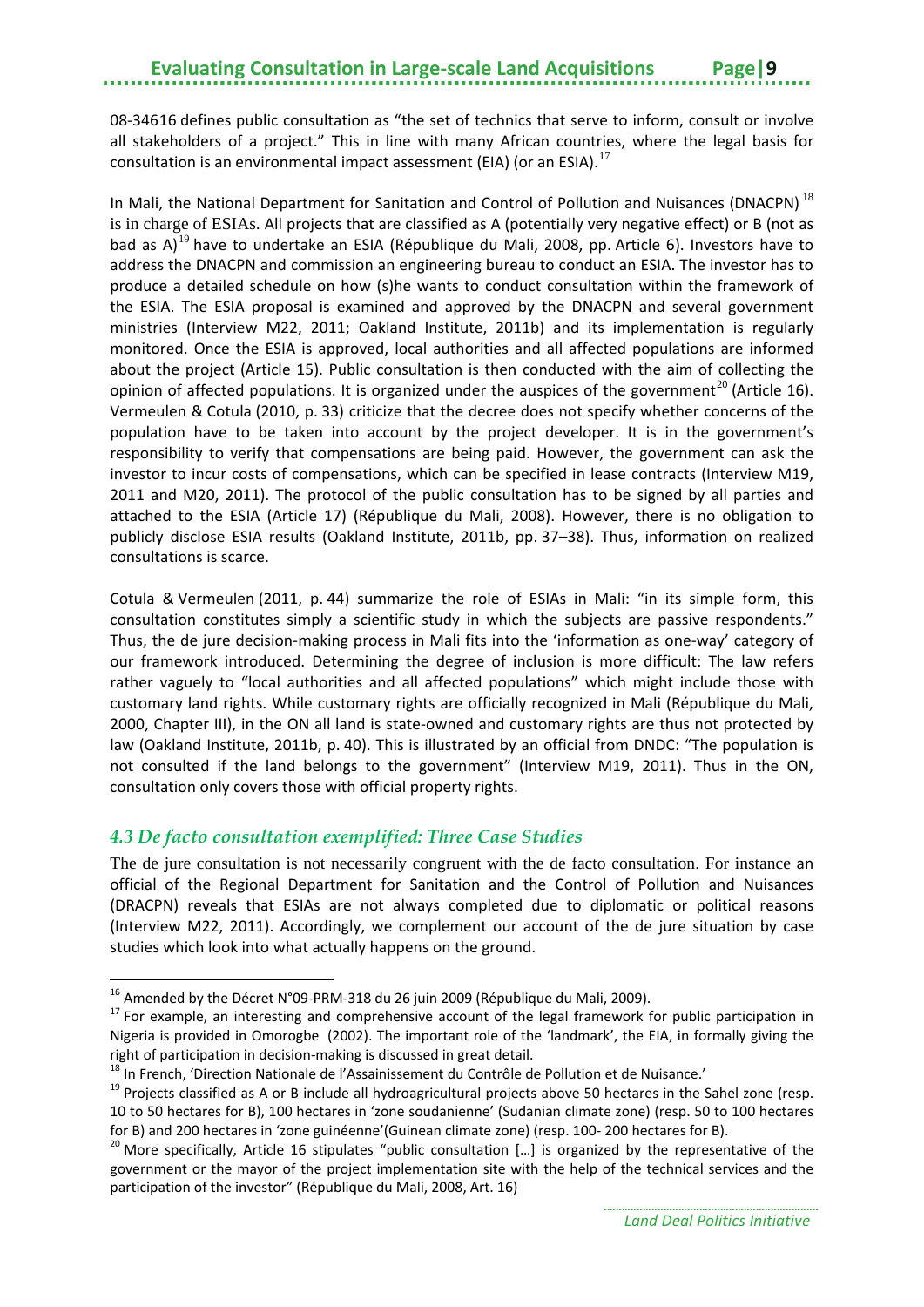In the following, we thus concentrate on consultation processes of three specific investment projects, all of which have long-term leases with 50 year-durations (Interview M1, 2010; M2, 2010 and M6, 2010). In order to triangulate information gathered during field research, we use a variety of sources: a) to present the view of the investor we use official documents such as lease contracts (and where available interviews with the investor), b) additional information from the literature, c) additional expert voices and d) voices from the local population gathered during FGDs.

#### **4.3.1 Malibya**

'Malibya Agricole' is a Libyan company and probably the most debated investment case in Mali. With a size of 100,000 hectares (meant for rice production) this is hardly surprising. The case is often mentioned as an exception to the rule. For instance, the lease contract was signed by the minister of agriculture and not by the CEO of the ON as is the general rule (République du Mali & La Grande Jamahiriya arabe Libyenne populaire et socialiste, 2008). Many reports display potential and actual adverse effects (e.g. Oakland Institute 2011a, USAID 2010, p. 14, Diallo & Mushinzimana 2009, pp. 18–21, and Djiré & Kéita 2010, pp. 21–22). As to implementation on the ground, basic infrastructure work was conducted by a Chinese subcontractor; in particular a large canal was dug. However, with the recent developments in Libya, it is unclear whether the project will resume and whether agricultural activities will commence (Interview M24, 2011).

The investor provides little information on consultation of the local population. The investment agreement specifies that feasibility studies have to be commenced within three months after granting the land and should not take longer than twelve months to finish; an ESIA is, however, not mentioned (République du Mali & La Grande Jamahiriya arabe Libyenne populaire et socialiste, 2008, pp. Article 21). The technical director of Malibya confirms that before the project was implemented, feasibility studies were undertaken that included compensation measures (Interview M6, 2010). However, it is not specified who is informed about the project.

Whether a formal ESIA was conducted is unclear (Oakland Institute, 2011b, p. 27). Adamczewski & Jamin (2011) state that the ESIA for Malibya was only conducted at the end of 2008 after the operations had already started. The official procedure was thus not adhered to. This is confirmed by an official in the ON:

"Malibya started without an ESIA. The relationship between Libya and Mali are of such an importance that Amadou Toumani Touré [president until the coup in March 2012] himself gave permission to start the project without an ESIA"

Interview M22, 2011

FGDs reveal that Malibya contacted the population through the village chief three months before they started digging the canal. Three meetings were held in which agreements with the population were made. However, Malibya did not stick to these agreements, canals were built and fields were confiscated and destroyed without any form of compensation to prior owners (FGD M4, 2011 and M5, 2011). One female participant during a FGD in Boky Were complains:

"Malibya confiscated land, some of the land was destroyed […]. Nothing was done to allow the population to access water for gardening on areas not affected by Malibya's operations and surrounding the canal. No action was taken for compensation of withdrawn or destroyed land".

FGD M5, 2011

This statement was followed by applause.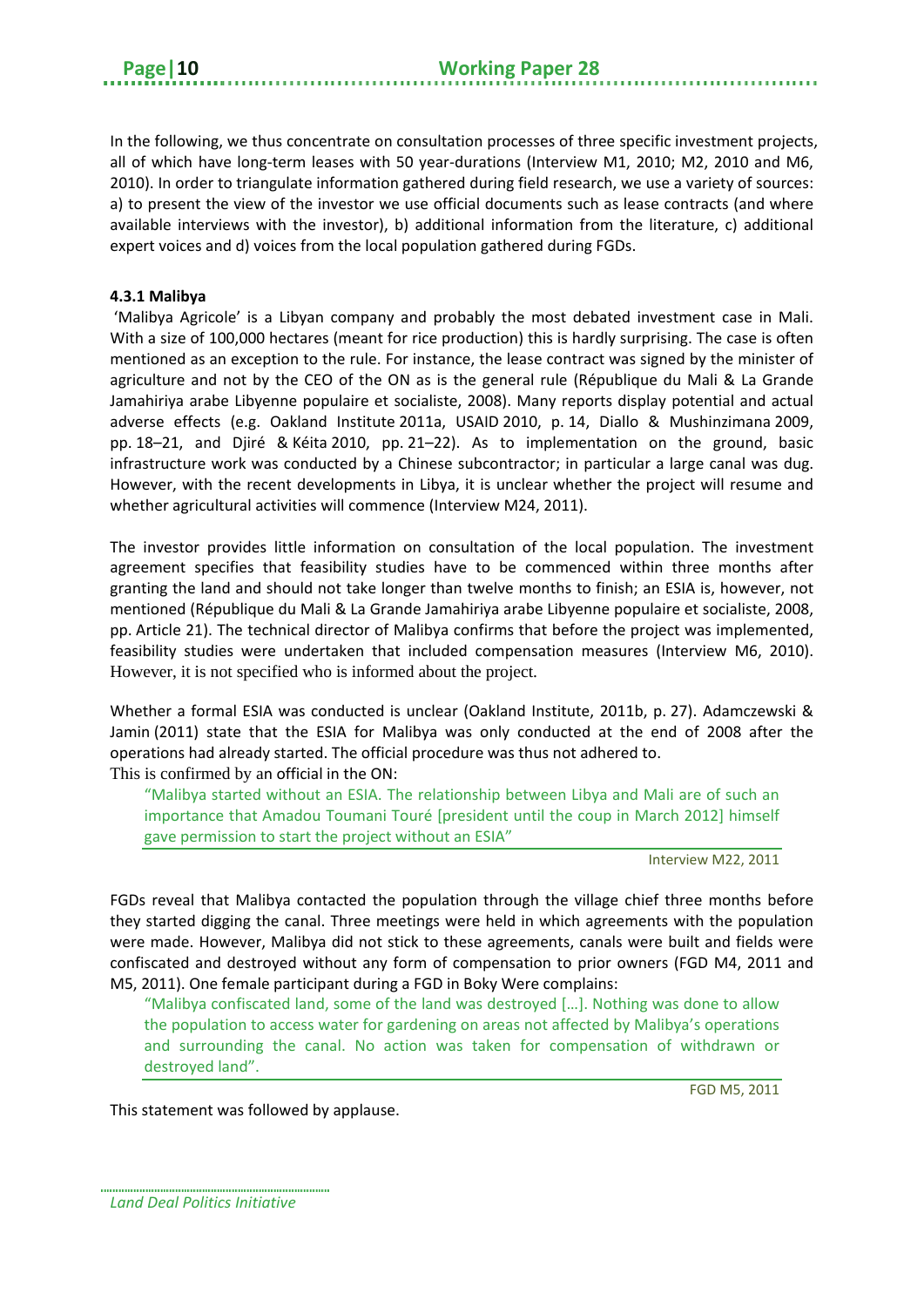#### **4.3.2 Markala Sugar Project (MSP)**

 $\overline{a}$ 

The Markala Sugar Project (MSP)<sup>[21](#page-14-0)</sup> portrays itself as a 'good investment' (Interview M1, 2010 and M 25, 2011). It was initiated by the Malian government that sourced private partners and sought funding for the project from the African Development Bank. Processing facilities for the production of ethanol and sugar cane are to be installed and sugar cane is to be grown on an area of 14,123 hectares. Moreover, the project includes a social component with integrating schemes for local farmers, in particular outgrower schemes as well as programmes for poverty alleviation.

Concerning the progress of the undertaking, MSP has always had problems with raising funds (Interview M1, 2010 and M25, 2011; Adamczewski, Jamin, & Tonneau, 2011). Even though reports identify problems and adverse impacts of the project (e.g. Djiré & Kéita 2010, pp. 23–24 and Diallo & Mushinzimana 2009, pp. 21–25), little has actually happened on the ground: So far, only some test fields started being cultivated (Interview M25, Adamczewski et al., 2011). This was confirmed during a FDG where participants claimed that boundary stones had been installed to mark the territory; however, fields have so far not been reclaimed (FGD M6, 2011). The recent developments in Mali have aggravated the funding situation: Illovo Sugar has withdrawn from the engagement (Kumwenda, 2012; Djiré et al., 2012, pp. 57–58) and in light of the unstable political situation the future of MSP is uncertain. Diarra (2012) reports that farmers went to court to claim back land occupied by MSP.

The ESIA – which is publicly available<sup>[22](#page-14-1)</sup> – states that public consultations took place in line with decree 08-346 in May 2007, January to April 2009 and August 2009 during a pre-evaluation mission. It targeted villages in irrigated and adjacent areas, villages that might host displaced people, as well as administration and technical services on the national, regional, and local level. It also specifies the objective of the consultation. Hence, the consultation should inform and sensitize the population on the future project and its operation, collect their opinions, concerns and proposals on solutions to eradicate, mitigate and compensate negative impacts. These inputs were then taken into account in succeeding steps of the ESIA. Consultation finished with a 3-day workshop with all involved actors (African Development Bank, 2009).

According to MSP, the integration of the population is of great importance. MSP claims that during the ESIA, it talked to individuals in villages and that public consultation took place in each of the affected villages. MSP underlines that it is a project that includes the population and is very specific: 5,600 hectares are to be allocated to the population, with 1,150 hectares as compensation and 4,450 hectares for anti-poverty measures. Only villages with less than 100 people are going to be displaced. They can then decide to which of the neighbouring villages they want to move. Those who lose access to their land can decide what type of compensation they want: Compensation in cash, compensation with plots for sugar cane, compensation with plots for rice, compensation with a mix of plots for rice and sugar cane. Initially, only plots for rice and plots for sugar cane were planned, but then the local community asked for compensation with a mix of plots, which was then added. The amount of compensation is calculated according to the value of the land. In general, compensation should not leave anybody worse off (Interview M1, 2010 and M25, 2011).

Adamczewski et al. (2011) agree in that consultation of the local population has taken place, organized by the governor, project managers, and local leaders and that different expectations were listened to. However, in contrast to the account by MSP, Adamczewski et al. (2011) state that these meetings were only held in two villages, while remote villages were excluded.

<span id="page-14-1"></span><span id="page-14-0"></span><sup>&</sup>lt;sup>21</sup> A more detailed overview on the rather complex MSP is provided in Djiré, Keita, and Diawara (2012). <sup>22</sup> The ESIA is available online: [http://www.afdb.org/fileadmin/uploads/afdb/Documents/Environmental-and-](http://www.afdb.org/fileadmin/uploads/afdb/Documents/Environmental-and-Social-Assessments/mali%20fr.pdf)[Social-Assessments/mali%20fr.pdf.](http://www.afdb.org/fileadmin/uploads/afdb/Documents/Environmental-and-Social-Assessments/mali%20fr.pdf)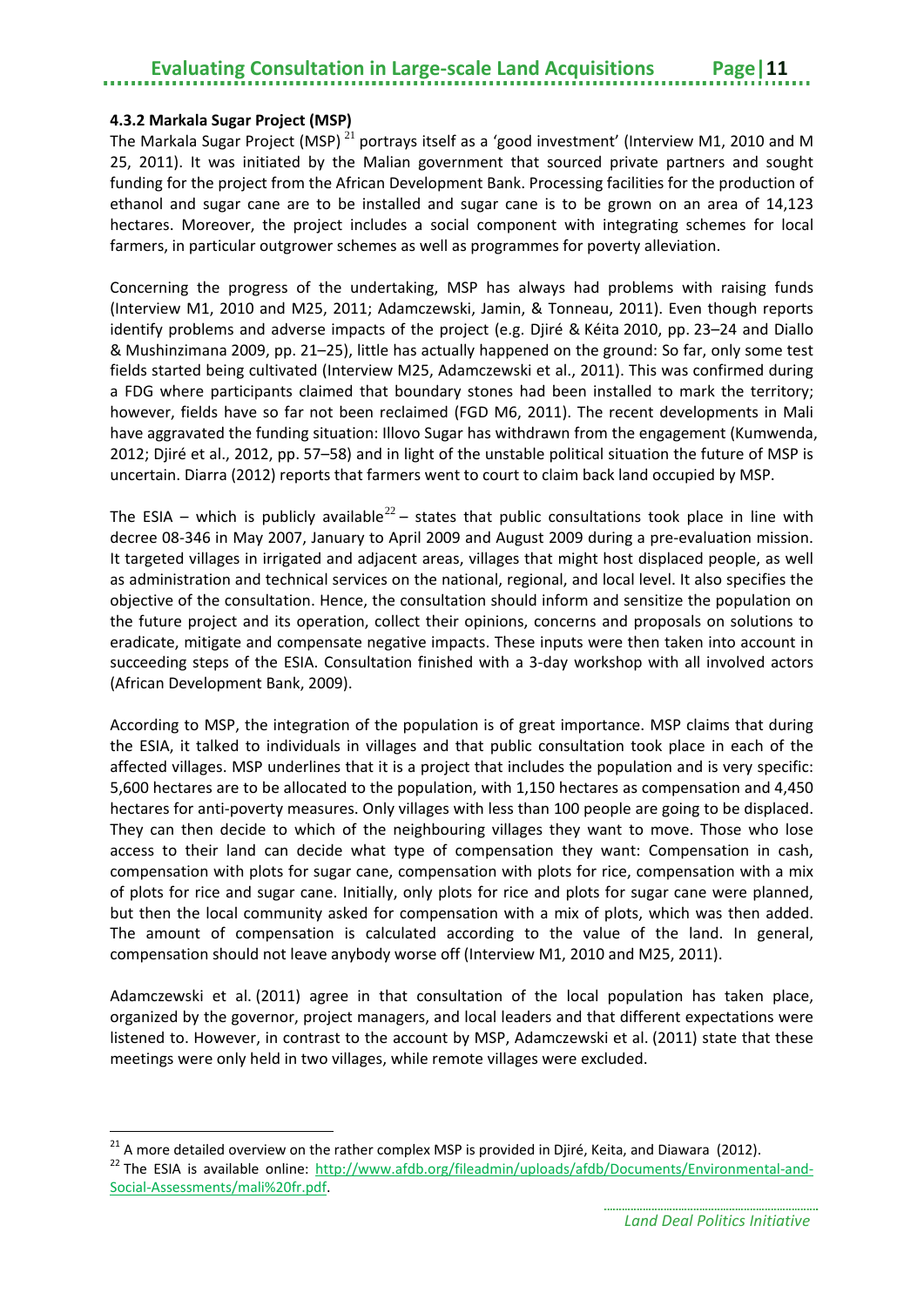Participants of a FGD confirm that they were contacted by the director of MSP and that he explained the project to them (FGD M6, 2011). One participant states:

"SoSuMar came to inform the population about the setting-up of the factory and the sugar cane fields and that this is to be done no matter if the population accepts it or not".

FGD M6, 2011

The population wonders whether they will receive any compensation for reclaimed fields and what type of compensation this is going to be.

"Our only hope is our fields, and the government wants to take our fields for the benefit of a foreign company. They say that there will be change, but what type of change? If they can show us another place, that would be very helpful to us. Therefore, we are in a state of uncertainty at the moment".

FGD M6, 2011

In general, people were rather confused about the project and did not know what was going to happen. They expressed fear about not being properly compensated (FGD M6, 2011).

#### **4.3.3 N-Sukala**

New Sugar Complex of Higher Kala (N-Sukala) $^{23}$  $^{23}$  $^{23}$  is the extension of a pre-existing investment project called Sugar Complex of Higher Kala (Sukala)<sup>[24](#page-15-1)</sup> dating back to 1965.<sup>[25](#page-15-2)</sup> N-Sukala has the same partners as Sukala: 40% Malian shares and 60% Chinese shares represented by China Light Industrial Corporation for Foreign Economic and Technical Co-operation (CLETC). N-Sukala is an independent entity but a fusion with Sukala is envisaged. It was created so that N-Sukala can get tax advantages (eligible only to newly established companies), which would have not been possible with a simple extension of Sukala. N-Sukala got titled land ('tire foncier') of 857 hectares for the construction of the factory and a lease for 50 years ('bail emphytéotique') for 19,143 hectares for sugar cane production. The factory was completed in November 2012 (Maiga, 2012). Production has started on test fields (Interview M2, 2010 and M11, 2011; République du Mali & China Light Industrial Corporation for Foreign Economic and Technical Cooperation, 2007); thus it seems to be the only project in our sample that has not failed (to our best knowledge).

The lease contract states that the "government of the Republic of Mali is obliged to (…) sensitize populations that are potentially affected by the project." However, the CLETC is in charge of covering the costs for the ESIA, as well as costs for sensitization, evictions and resettlement of villages and populations affected by the project. Thus, the responsibility to carry out these measures is clearly assigned to the government, whereas the CLETC has to cover all costs (République du Mali & China Light Industrial Corporation for Foreign Economic and Technical Cooperation, 2007, pp. Article 6 & 7). Similar to Malibya, N-Sukala is accused of not having done an ESIA before the project started. For instance, an official from the Regional Department for Sanitation and the Control of Pollution and Nuisances (DRACPN) states:

**<sup>.</sup>** 

<span id="page-15-2"></span>

<span id="page-15-1"></span><span id="page-15-0"></span><sup>&</sup>lt;sup>23</sup> In French, 'Nouveau Complexe Sucrier Du Kala Superieur SA - Mali.'<br><sup>24</sup> In French, 'Complexe Sucrier Du Kala Superieur SA - Mali.'<br><sup>25</sup> The predecessor of Sukala ('complexe sucrière de bassin' and then 'complexe sucr created in 1965 as integral part of the ON. In 1984, it became a government project with technical advice from China ('phase de cogestion'). In 1996, it was privatized and became a Société Anonyme (SA) (public limited liability company) with 40% Malian shares and 60% Chinese shares represented through the state company China Light Industrial Corporation for Foreign Economic and Technical Co-operation (CLETC). From then on, the project has been called Sukala. Today, sugar cane is grown on 5,000 hectares (50-years lease) with processing facilities in Dougabougou and Siribala. The company is known for using very little technology and relying on human labor for most production stages (Interview M5, 2010; M10, 2011 and M23, 2011).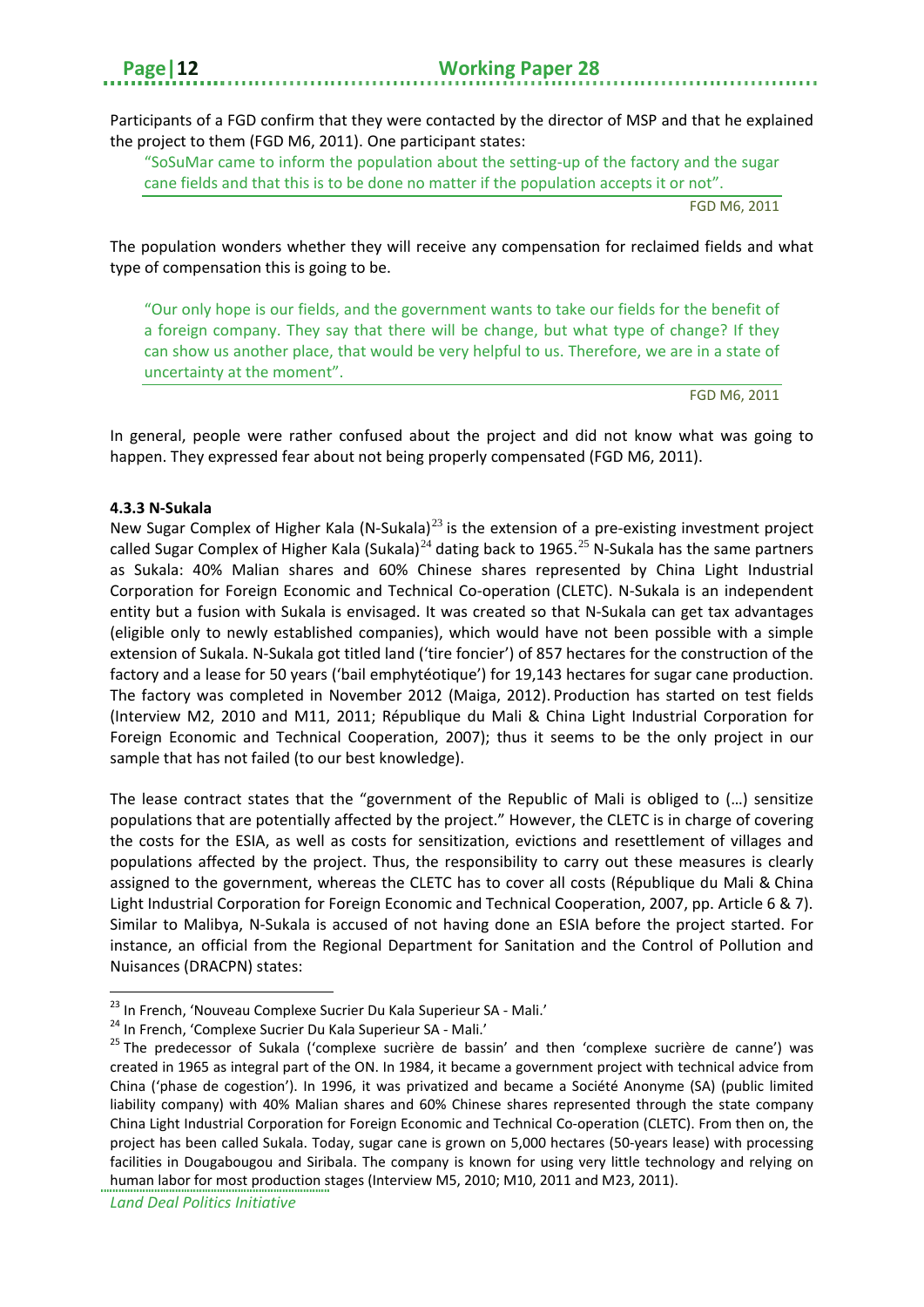"N-Sukala started the construction of the factory before the study was finished. There are political and diplomatic reasons. The Chinese wanted to finish the project before the elections in 2012, that is with Amadou Toumani Touré. Therefore they pushed the construction of the factory".

Interview M22, 2011

Participants of FGD held in Sissako report that there was no initial consultation.

#### A participant states that:

"The government does what they want as the land belongs to them. Therefore, they do not think about the population anymore and therefore they signed a contract with N-SUKALA without taking our concerns into account".

FGD M2, 2011

#### One female participant reports:

"No, no, we were not informed, we were surprised to find boundary stones in our millet fields. Thus, we formed a delegation to go and inform ourselves with the major of Dougabougou [nearest village] to know what is going on. The mayor also confirmed that they are not aware what this is at the moment. Only after all this we received people that said they were from the government. They presented their excuses and then presented N-Sukala".

FGD M2, 2011

This story is confirmed by others in this group, and also by a FGD held with a youth group. Participants of these FGDs testify that their fields have been taken but that they did not receive any compensation so far (FGD M2, 2011 and M3, 2011).

#### <span id="page-16-0"></span>**5 Discussion**

#### <span id="page-16-1"></span>*5.1 Synthesis de jure and de facto Situation in Mali*

The objective of consultation is to 'collect opinions' (République du Mali, 2008, pp. Article 16) which classifies as 'information as one-way process (prior to project implementation)' for those with official property rights in Figure 1. Taking the de jure situation as a point of reference, we scrutinize how far the case studies comply with de jure claims.

Concerning the 'degree of inclusion,' official documents (e.g. lease contracts and in the case of MSP the ESIA) do not clearly specify who is included in consultations. While the Malibya contract does not specify who is to be informed, MSP and N-Sukala remain vague: "Populations potentially affected" (African Development Bank, 2009) or "villages located within irrigated sectors" (République du Mali & China Light Industrial Corporation for Foreign Economic and Technical Cooperation, 2007, pp. Article 6 & 7). Even though not entirely clear, customary land users seem to be included. FGDs confirm this: if consultation took place, whole villages were informed about the project. Vulnerable groups' needs were never specifically taken into account.

As to the 'degree of influence,' information is particularly scarce in the case of Malibya. While the investor promised a feasibility study, it is not specified what this actually entails. Thinking about Table 1, the investor's own account might qualify as 'information as one-way process (prior to project implementation).' Evidence from FGDs and additional information from the literature suggests that a formal ESIA was – if at all – seriously delayed. Evidence from FGDs evince that three meetings in which agreements with the population were made were held. This case is rather difficult to judge: On the one hand the meetings allowed for the local population to give feedback to the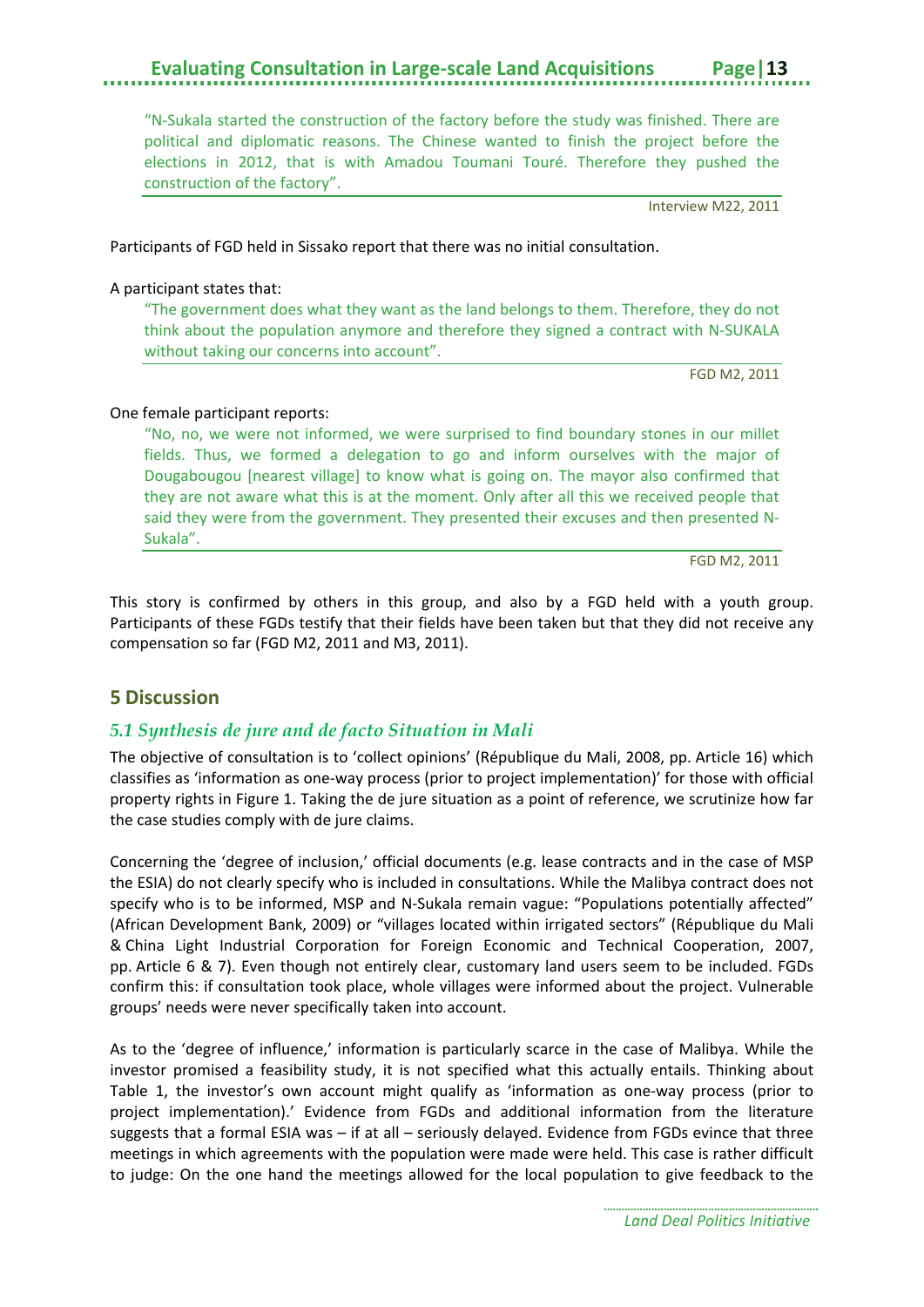investor. This speaks in favor of classifying the process as "information as a two-way process." However, on the other hand the meetings were only held in the course of project implementation. This speaks in favour of classifying the process as "information as one-way process in the course of project implementation." We hold the importance of the latter aspect to outweigh that of the former because in our view deferring consultation to a phase where project implementation has actually started renders any feedback of the population null and void. Accordingly, we classify Malybia according to FDGs as "information as one-way process in the course of project implementation."

In the case of MSP, all sources are consistent. In comparison to the other cases we find most evidence on prior sensitization of the population. Thus, in so far as documents on the ESIA are publicly available, the case is more transparent than both Malybia and N-Sukala. Moreover, the consultation with the local community led MSP to alter the type of compensation they were going to offer and local people are free to decide where to move (Interview M25, 2011). However, the statement presented above, "that this is to be done no matter if the population accepts it or not" (FGD M6, 2011), shows that even in this case consultation does not give the local population any scope to shape the project let alone speak of vetoing it. MSP thus qualifies as 'information as a twoway process' – which is, however, the highest degree of influence for local populations within our case studies – and is more than 'information as a one-way process', as required by law.

For N-Sukala, the lease contract draws a different picture than evidence from FGDs: while the lease contract asks for sensitization of populations potentially affected, interviewees and participants of FGDs testify that no prior sensitization took place. Thus, arrangements as stipulated by the lease contract classify as 'information as one-way process prior to project implementation' but de facto the population was only informed in the course of project implementation.

Figure 3 classifies the Malian de jure situation as well as the three case studies in our framework.

We can conclude that a) inclusion of the local population in decision-making processes de jure and de facto is far from international regulations and norms as presented in Section 2 and 3 b) the de jure required assessment is not adhered to in practice, c) guidelines concerning consultation as laid out in lease contracts are not implemented, but as the case of MSP shows, d) a project can exceed the de jure obligations.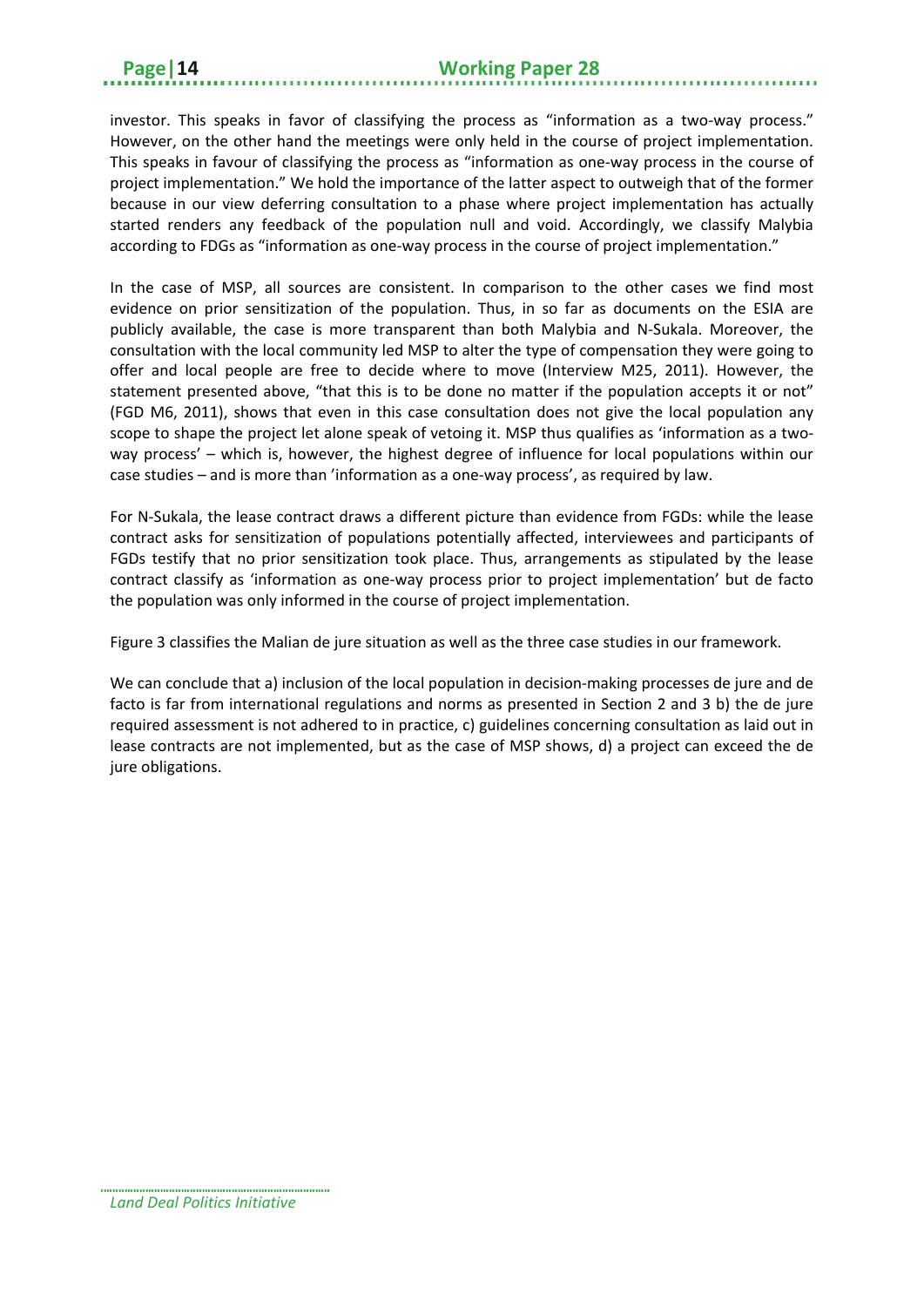

#### **Figure 3**: Two Dimensions of Degree of Inclusion of the Local Population Applied to Mali

**Source**: Authors' compilation

#### <span id="page-18-0"></span>*5.2 Different aims of participation and LSLA in Mali*

**.** 

As discussed in the introduction, the development literature does not only encompass a plurality of definitions of participation, but also points to a plurality of aims (Cornwall & Gaventa; 2000). Analogous to the distinction between bottom-up and top-down approaches to participation, we propose that this plurality can be broadly divided into two categories: bottom-up approaches link to a perspective on participation as an end in itself. In contrast, top-down approaches conceive of participation as a means to a given end<sup>[26](#page-18-1)</sup> (Chambers, 2005, pp. 103–104; Pring & Noé, 2002, pp. 22– 26). We propose that this distinction can be related to LSLA in the following way: As discussed in section 2, in this paper we understand LSLA as a process that is initiated by outsiders (investor and governmental or regional administrative office) rather than by local people. Accordingly, LSLA per definition contrast bottom-up development rather than being able to integrate such bottom-up approaches. This is why our conceptual framework neglects bottom-up approaches. It allows explaining why even the integration of ambitious participatory approaches in land acquisition processes could not satisfy objections by certain opponents of LSLA (e.g. by proponents of food sovereignty, cf. McMichael, 2010). In so far as these opponents object to the paradigm of development behind LSLA and ask for bottom-up, agency-oriented development as freedom (Sen, 1999), no way of top-down participation can ever overcome these objections.

<span id="page-18-1"></span><sup>&</sup>lt;sup>26</sup> For a similar differentiation of two types of participation cf. Pring and Noé ; (2002, pp. 22–26).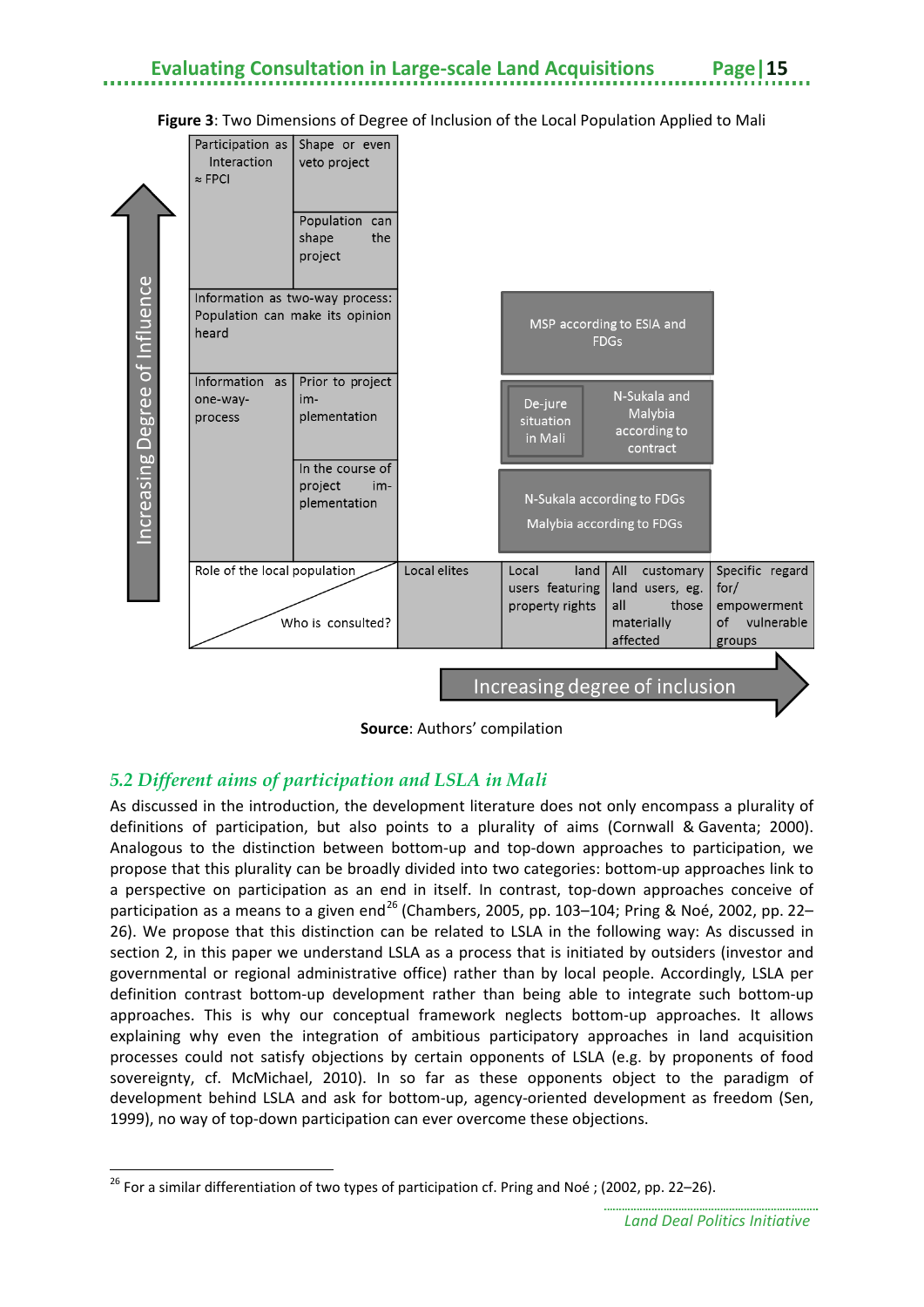In contrast to such a bottom-up understanding, top-down approaches conceive of participation as a means to an end. The category summarizes a range of aims of participation. This is mirrored in the aims of the voluntary guidelines discussed above. The principles provided by Schutter (2009) and FAO (2012) explicitly aim at the realization of the right to food. They thus primarily aim at ensuring positive and avoiding negative outcomes for local land users. In contrast, the RAI principles (World Bank et al., 2012b) as well as Braun & Meinzen-Dick (2009) are rather geared towards what they call win-win-solutions. They thus concurrently address consequences regarding local land users as well as investors. Regarding participation as a means to an end, this means that in the latter case participation might also be advanced as a means to increase acceptance of a project by the local population so as to allow for smooth project implementation or as a means to gather local knowledge so as to improve the projects performance.

From a perspective that conceives of participation as primarily targeted at ensuring positive outcomes for the local population the more active the role of the local population and the higher the degree of inclusion, the better. That is, from this perspective the closer a participation process is placed towards the upper right hand corner of the diagram (cf. Figure 1), the further it tends towards participation as an end in itself. Regarding the situation in Mali as presented in section 4, an evaluation focusing on the degree of inclusion does not feature too badly. In contrast to concerns raised by reports from NGOs (e.g. (2010) and academic contributions (e.g. Borras & Franco, 2010, p. 519), none of the case studies involved only local elites to the disadvantage of other community members. Furthermore, while it is not entirely clear how far consultation processes did involve customary land users, at least none explicitly limits consultation to legal landowners. By contrast, regarding the degree of influence, none of the projects allowed for FPIC as stipulated in both international norms as well as voluntary guidelines. Rather, consultation amounted to no more than information of the population. Only one case, namely MSP, even allowed the local population to make their opinion heard.<sup>[27](#page-19-0)</sup> Thus on the basis of our case study material we propose that in Mali both de jure as well as de facto consultation does not live up to the aim of ensuring positive outcomes for the local population. Accordingly, in so far as consultation aims at ensuring positive outcomes for the local population, consultations processes should be advanced by designing them in a way that deepens both degree of inclusion and degree of influence.

By contrast, from the perspective of participation as a means to improve the investments performance, matters are more complex. It does seem plausible that most goals such as acceptance of the project by local population and gathering of local knowledge are advanced the more active a part the local population can play. However, in so far as participation does play an instrumental role in forwarding the interests of investors, these benefits can always be outweighed by either the costs of participatory processes or by other aims the investors might have on his or her agenda. From this perspective the degree of inclusion, that is, answering the question of who should be included in participatory processes, depends on what participation is supposed to achieve and on contingent means-end relations. By way of example, if the primary aim of participation consists in preventing protest and interference by locals, it is not necessary to include vulnerable groups into participatory processes because they will most probably not be in the position to organize harmful interference anyway. On the other hand, if the aim of participation is to gather local knowledge about the land, then participation should involve those who work the land. However, in some settings this may be women who often do not have officially recognized land rights. Similarly, in regard to the degree of influence, this perspective would weigh any potential gains (in terms of acceptance and readiness to provide local knowledge) resulting from increasing influence of locals with the very real risk that this

**.** 

<span id="page-19-0"></span> $27$  As an aside, it is interesting to note that in allowing for feedback by the local population MSP actually performed better than de jure claims. Similarly, though consultation in the case of N-Sukala did not proceed according to contract, it is still notable that stipulations as given in the contract exceed what is asked for de jure.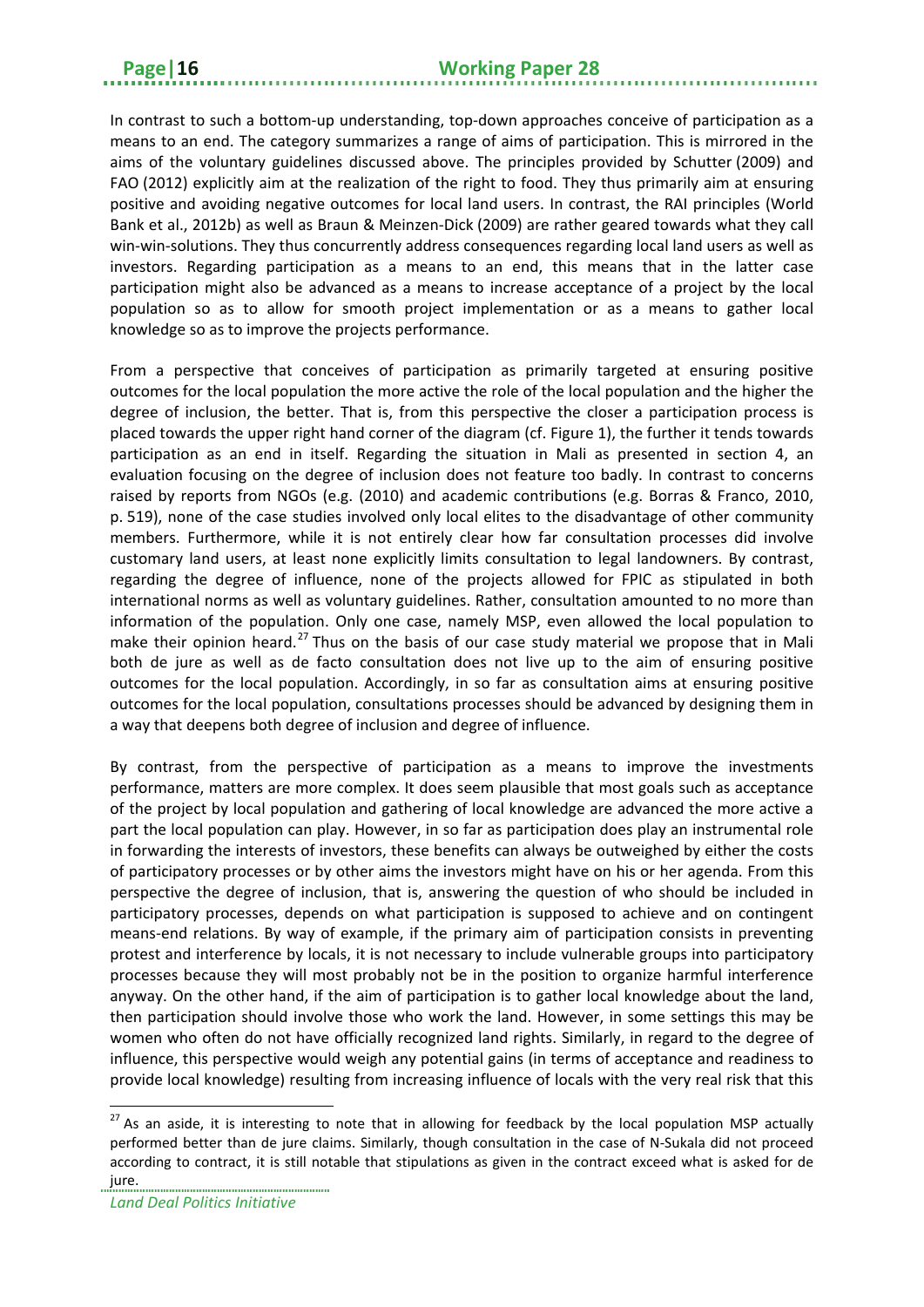influence might bear on the project's design in ways that causes additional costs for investors. This demonstrates a potential source of tension between those two aims that can allegedly be achieved by voluntary guidelines aiming at a win-win-solution. However, we hold that the original idea behind participation as a means to an end as proposed in both the wider development literature and in voluntary guidelines is to ensure positive and avoid negative outcomes for the local population. Therefore, in so far as this aim conflicts with aims along the line of project performance from the investor's perspective, we hold that the focus should definitely be the former rather than the latter.

#### <span id="page-20-0"></span>**6 Conclusion**

This paper reveals how the local population is included in decision-making processes of LSLAs in Mali. Consultation and public participation are widely recognized as an important aspect of fair land deals; however, when it comes to tangible instructions, they remain unspecific. We argued that a more conceptualized understanding of consultation is needed. Taking Chamber's (2005) ladders of participation as a point of departure, we conceptualize consultations in the case of LSLAs. We acknowledge that LSLAs are initiated by outsiders and thus leave aside bottom-up approaches; and taking into account who takes part in consultations, we add the dimension 'degree of inclusion.' Against this backdrop, we analyse proposals for consultation contained in voluntary guidelines as well as de jure and – by way of example – de facto consultation processes in Mali. We find that neither de jure nor de facto consultation is in compliance with international norms and voluntary guidelines. We conclude by discussing different aims of participation. In this regard we point out that to ensure that consultations live up to the aim that a project produces positive and avoids negative outcomes for the local population, they need to achieve a stronger degree of inclusion and influence.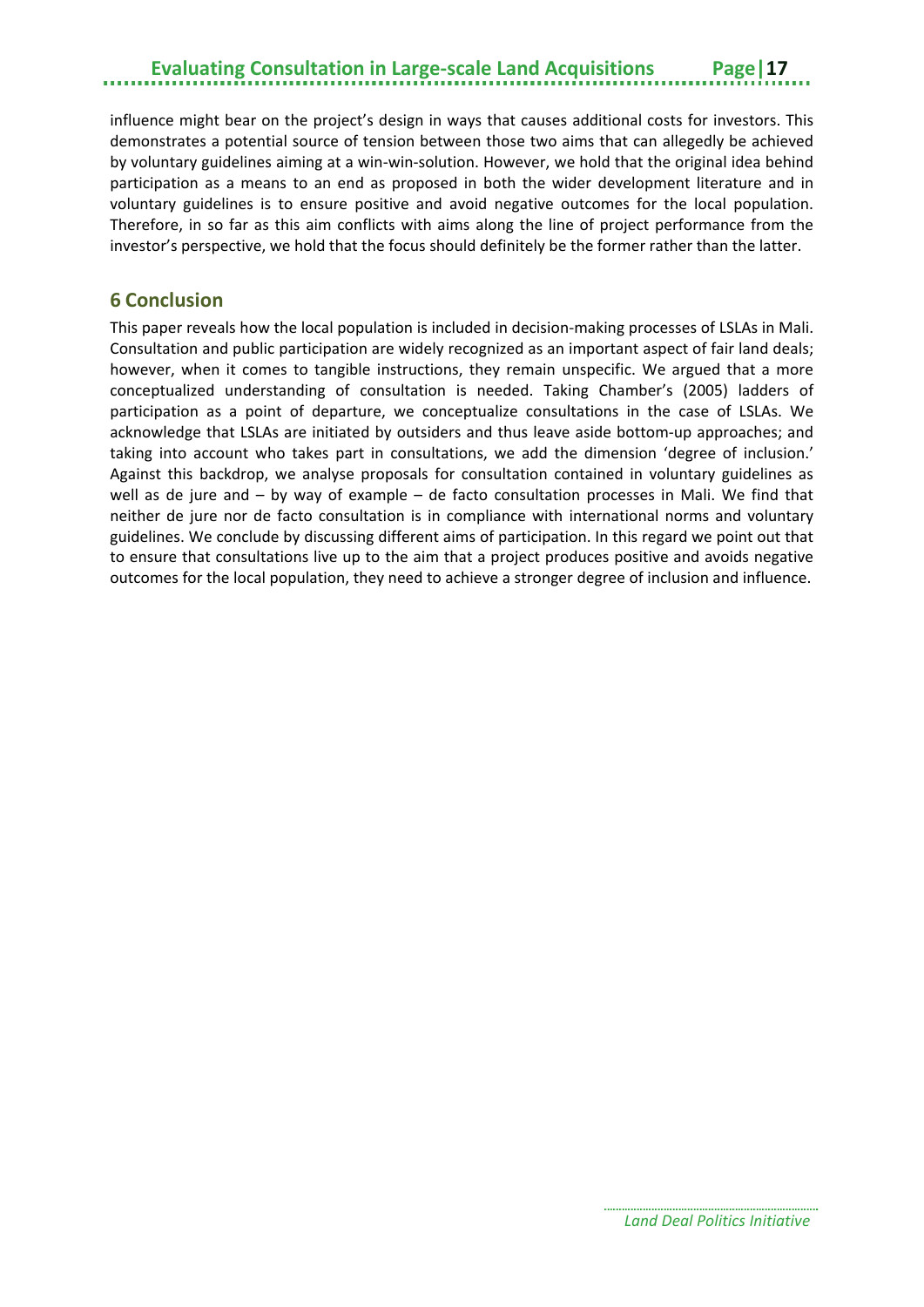#### <span id="page-21-0"></span>**Bibliography**

- **1.** Adamczewski, A., & Jamin, J.-Y. (2011). Investisseurs libyens, paysans maliens. *Le Monde Diplomatique*, pp. 20–21. Retrieved from http://www.mondediplomatique.fr/2011/09/ADAMCZEWSKI/20937.
- **2.** Adamczewski, A., Jamin, J.-Y., & Tonneau, J.-P. (2011). Investisseurs versus paysans locaux vers quelle agriculture irrigué au Mali?: L'exemple du secteur sucrier. *Transcontinentales (online)*, *10/11*.
- **3.** African Development Bank. (2009). *Mali. Projet Sucrier de Markala: Resumé exécutif de l'étude d'impact environnemental et social*. Retrieved from http://www.afdb.org/fileadmin/uploads/afdb/Documents/Environmental-and-Social-Assessments/mali%20fr.pdf.
- **4.** Anseeuw, W., Boche, M., Breu, T., Giger, M., Lay, J., Messerli, P., & Nolte, K. (2012). *Transnational Land Deals for Agriculture in the Global South: Analytical Report based on the Land Matrix Database*. Bern/Montpellier/Hamburg.
- **5.** Baumgart, J. (2011). *GIZ Assessing the contractual arrangements of large-scale land acquisitions in Mali with special attention to water rights*. Eschborn.
- **6.** BBC News. (2012). *Mali crisis: Who's who?* Retrieved from http://www.bbc.co.uk/news/worldafrica-17582909.
- **7.** BBC News (2013). Mali sets 7 July election date, says minister. *BBC News*. Retrieved from http://www.bbc.co.uk/news/world-africa-21471186.
- **8.** Borras, S. M., & Franco, J. (2010). From Threat to Opportunity? Problems with the Idea of a "Code of Conduct" for Land- Grabbing. *Yale Human Rights and Development Law Journal*, *13*, 507–523.
- **9.** Borras, S. M., & Franco, J. (2012). Global Land Grabbing and Trajectories of Agrarian Change: A Preliminary Analysis. *Journal of Agrarian Change*, *12*(1), 34–59.
- **10.** Braun, J. von, & Meinzen-Dick, R. (2009). "Land Grabbing" by Foreign Investors in Developing Countries: Risks and Opportunities. *IFPRI Policy Brief*, *13*.
- **11.** Camara, B. (2013). The Dynamics of Land Tenure Systems in the Niger Basin, Mali. *Africa*, *83*(Special Issue 01), 78–99.
- **12.** Chambers, R. (2005). *Ideas for Development*. London, Sterling, VA: Earthscan.
- **13.** Cooke, B., & Kothari, U. (2001). *Participation: The New Tyranny?* London ; New York: Zed Books.
- **14.** Cornwall, A., & Brock, K. (2005). What Do Buzzwords Do for Development Policy? A Critical Look at 'Participation', 'Empowerment' and 'Poverty Reduction.' *Third World Quarterly*, *26*(7), 1043– 1060.
- **15.** Cornwall, A., & Gaventa, J. (2000). From Users and Choosers to Makers and Shapers Repositioning Participation in Social Policy. *IDS Bulletin*, *31*(4), 50–62.
- **16.** Cotula, L. (Ed.). (2007). *Changes in "Customary" Land Tenure Systems in Africa.*
- **17.** Cotula, L. (2012). The International Political Economy of the Global Land Rush: A Critical Appraisal of Trends, Scale, Geography and Drivers. *Journal of Peasant Studies*, *39*(3/4), 649–680.
- **18.** Cotula, L., Djiré, M., & Tenga, R. W. (2008). *The Right to Food and Access to Natural Resources: Using Human Rights Arguments and Mechanisms to Improve Resource Access for the Rural Poor*. Rome: FAO. Retrieved from http://www.fao.org/righttofood/publi08/natural\_resources.pdf.
- **19.** Cotula, L., & Vermeulen, S. (2009a). 'Land grabs' in Africa: Can the Deals Work for Development? *IIED Briefing*.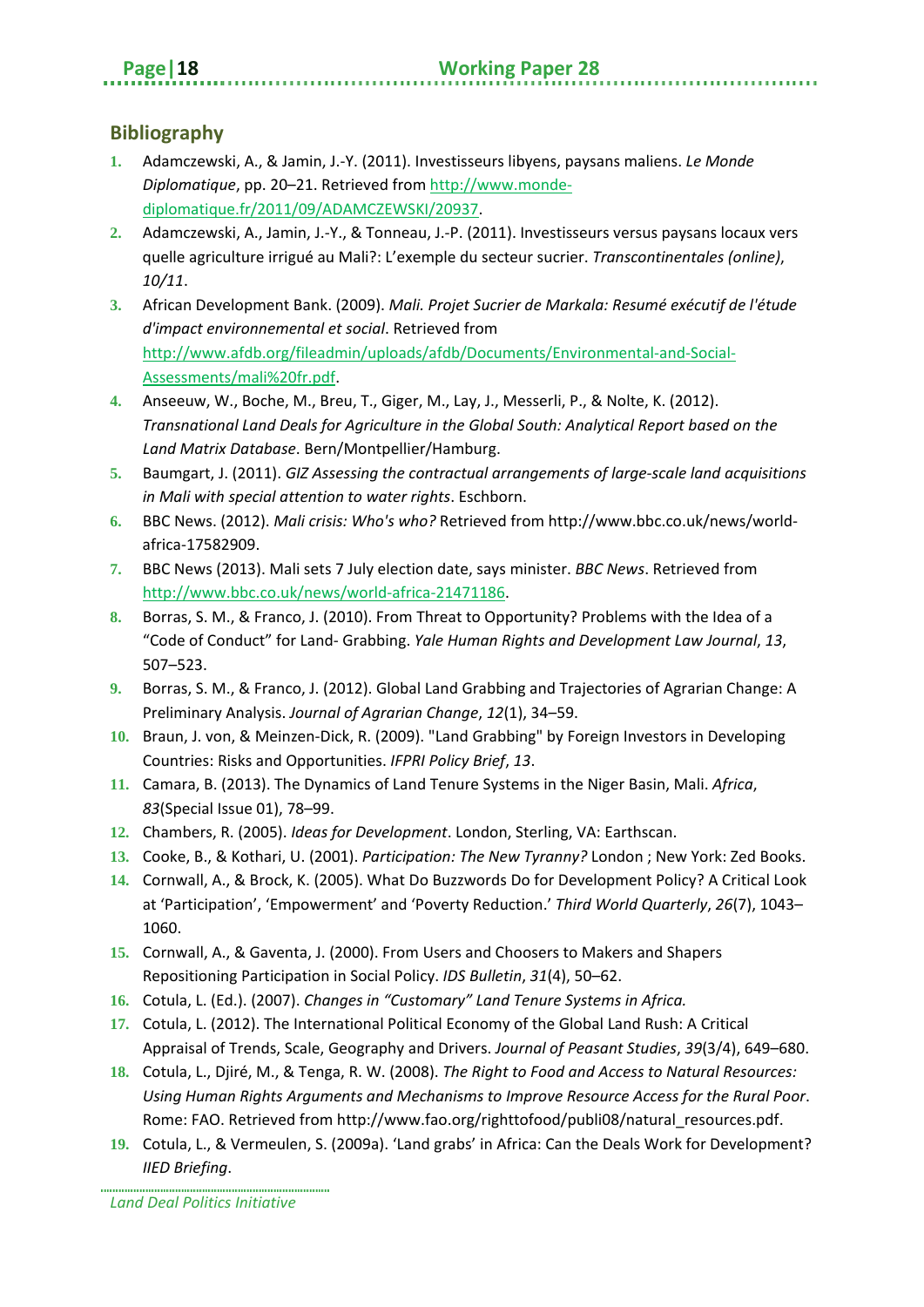- **20.** Cotula, L., & Vermeulen, S. (2009b). Deal or No Deal: The Outlook for Agricultural Land Investment in Africa. *International Affairs*, *85*(6), 1233–1247.
- **21.** Cotula, L., & Vermeulen, S. (2011). Contexts and Procedures for Farmland Acquisitions in Africa: What outcomes for local people? *Development*, *54*(1).
- **22.** Cotula, L., Vermeulen, S., Leonard, R., & Keeley, J. (2009). *Land Grab or Development Opportunity?: Agricultural Investment and International Land Deals in Africa*. London/ Rome.
- **23.** Diallo, A. & Mushinzimana, G. (2009). *Foreign Direct Investment (FDI) in Land in Mali*. Eschborn.
- **24.** Diarra, S. T. (2012). Malian Farmers Want Their Land Back. *IPS*. Retrieved from http://www.ipsnews.net/2012/09/malian-farmers-want-their-land-back/.
- **25.** Djiré, M. & Kéita, A. (2010). *Revue du cadre juridique et institutionnel de la gouvernance des ressources naturelles : une étude de cas sur la gestion des terres à l'office du Niger*. Bamako.
- **26.** Djiré, M., Keita, A., & Diawara, A. (2012). *Agricultural Investments and Land Acquisitions in Mali: Context, trends and case studies*. London/ Bamako.
- **27.** FAO. (2012). *Voluntary Guidelines on the Responsible Governance of Tenure of Land, Fisheries and Forests in the Context of National Food Security*. Retrieved from http://www.fao.org/docrep/016/i2801e/i2801e.pdf.
- **28.** FAO. (2013). *Trends and impact of foreign investment in developing country agriculture: Evidence from case studies*. Rome.
- **29.** FIAN. (2010). *Land Grabbing in Kenya and Mozambique: A Report on two Research Missions – and a Human Rights Analysis of Land Grabbing*. Heidelberg: FIAN.
- **30.** German, L., Schoneveld, G., & Mwangi, E. (2011). *Contemporary processes of large- scale land acquisition by investors: Case studies from sub-Saharan Africa* (Occasional Paper No. 68). Bogor, Indonesia.
- **31.** Goodland, R. (2004). Free, Prior and Informed Consent and the World Bank Group. *Sustainable Development Law & Policy*.
- **32.** Hagberg, S., & Körling, G. (2012). Socio-political Turmoil in Mali: The Public Debate Following the Coup d'État on 22 March 2012. *Africa Spectrum*, *47*(2-3), 111–125.
- **33.** Hill, C., Lillywhite, S., & Simon, M. (2010). *Guide to Free Prior and Informed Consent.* Victoria: Oxfam Australia.
- **34.** ILC, CIRAD, CDE, GIGA, & GIZ. (2013). *Land Matrix*. Retrieved from http://landportal.info/landmatrix.
- **35.** Kumwenda, O. (2012). Illovo Pulls Out of Mali Sugar Project: 28.05.2012. *Reuters*. Retrieved from

http://af.reuters.com/article/investingNews/idAFJOE84R08320120528?pageNumber=2&virtual BrandChannel=0&sp=true.

- **36.** Laughlin, J. & Sriskanthan, G. (2011). *UN-REDD Programme Guidelines for Seeking the Free, Prior, and Informed Consent of Indigenous Peoples and other Forest Dependent: Draft for Comment -- December 2011.*
- **37.** Maiga, F. (2012, November 13). Sucrerie : N-Sukala Ouvre Ses Portes. *L'Essor*. Retrieved from http://www.essor.ml/newspaper/sucrerie-n-sukala-ouvre-ses-portes.html.
- **38.** McMichael, P. (2010). Food Sovereignty, Social Reproduction and the Agrarian Question. In A. H. Akram-Lodhi & C. Kay (Eds.), *Peasants and Globalization: Political Economy, Rural Transformation and the Agrarian Question.* (pp. 288–311). London: Routledge.
- **39.** Oakland Institute. (2011a). Understanding Land Investment Deals in Africa: Malibya in Mali. *Land Deal Brief*.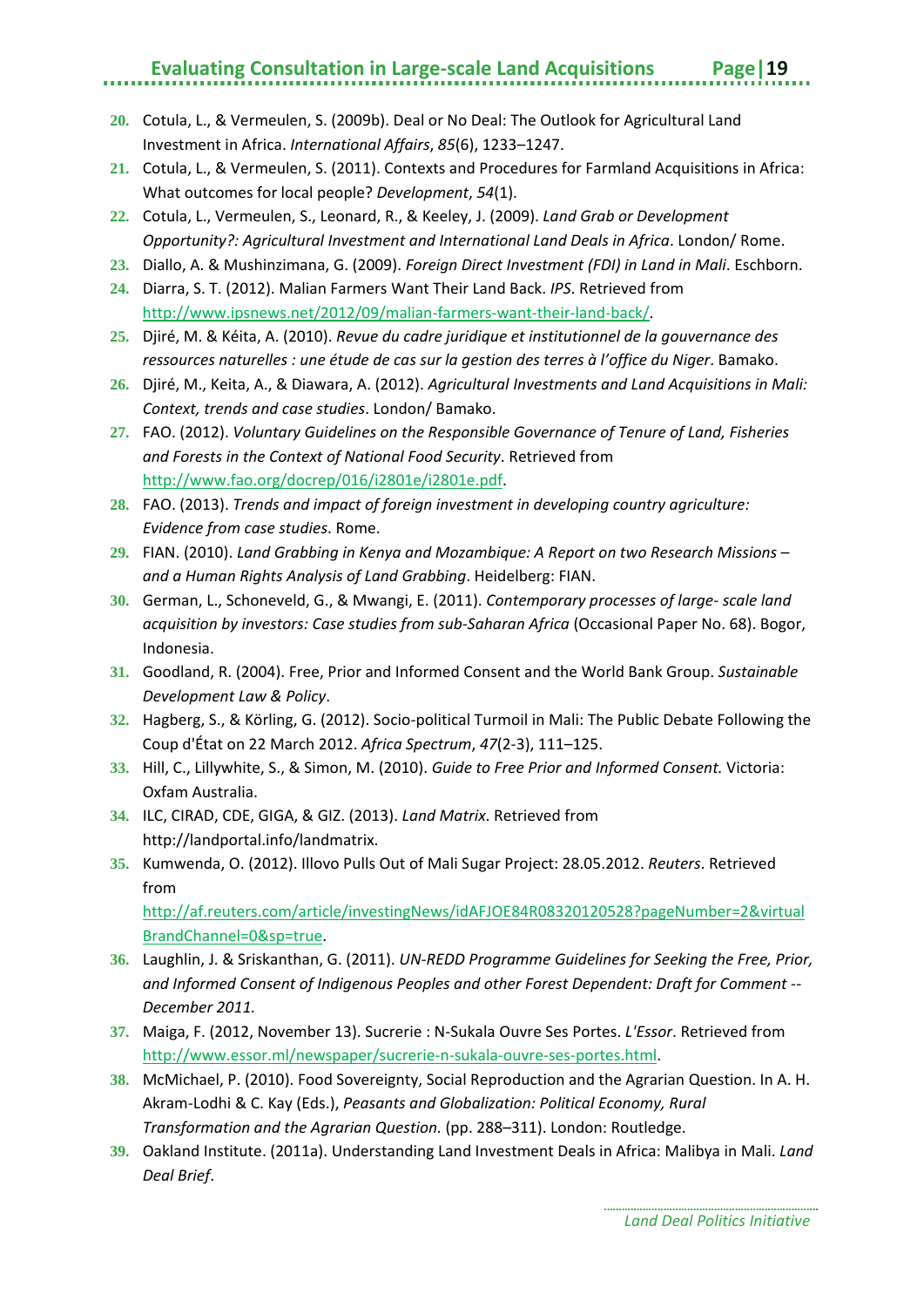- **40.** Oakland Institute. (2011b). *Understanding Land Investment Deals in Africa: Country Report: Mali.*
- **41.** Omorogbe, Y. (2002). The Legal Framework for Public Participation in Decision-making on Mining and Energy Development in Nigeria: Giving Voices to the Voiceless. In D. N. Zillman, A. R. Lucas, & G. Pring (Eds.), *Human Rights in Natural Resource Development. Public Participation in the Sustainable Development of Mining and Energy Resources.* Oxford ; New York: Oxford University Press.
- **42.** Pelican, M. (2009). Complexities of Indigeneity and Autochthony: An African Example. *American Ethnologist*, *36*(1), 52–65.
- **43.** Pring, G., & Noé, S. Y. (2002). The Emerging International Law of Public Participation Affecting Global Mining, Energy, and Resource Development. In D. N. Zillman, A. R. Lucas, & G. Pring (Eds.), *Human Rights in Natural Resource Development. Public Participation in the Sustainable Development of Mining and Energy Resources.* Oxford ; New York: Oxford University Press.
- **44.** République du Mali. (2000). *Ordonnance N°00-027/P-RM du 22 Mars 2000 Portant Code Domanial et Foncier*. Bamako.
- **45.** République du Mali. (2006). *Loi N° 06-045/ du 5 Septembre 2006 Portant Loi d'Orientation Agricole*. Bamako.
- **46.** République du Mali. (2008). *Décret No 08-346 du 26 Juin 2008 Relatif à l'Étude d'Impact Environnemental et Social*. Bamako.
- **47.** République du Mali. (2009). *N°09-PRM-318 du 26 juin 2009*. Bamako.
- **48.** République du Mali. (2011). *Décret de Gérance 2011-216 du 28.04.2011*. Bamako.
- **49.** République du Mali, & China Light Industrial Corporation for Foreign Economic and Technical Cooperation. (2007). *Convention Particuliere sur les Conditions de Cession et de Bail des Terres au Nouveau Complexe Sucrier du Kala Superieur (N-Sukala)*. Bamako.
- **50.** République du Mali, & La Grande Jamahiriya arabe Libyenne populaire et socialiste. (2008). *Convention d'Invetissemet dans le Domaine Agricole Entre La Réublique du Mali et La Grande Jamahiriya arabe Libyenne populaire et socialiste*. Bamako.
- **51.** Schutter, O. de. (2009). *Large-scale Land Acquisitions and Leases: A Set of Minimum Principles and Measures to Address the Human Rights Challenge*: UN. Retrieved from http://www.srfood.org/images/stories/pdf/officialreports/20100305\_a-hrc-13-33-add2\_landprinciples\_en.pdf.
- **52.** Sen, A. (1999). *Development As Freedom*: Oxford University Press. Retrieved from http://books.google.de/books?id=vZq\_FHQInxkC.
- **53.** Smalley, R., & Corbera, E. (2012). Large-scale Land Deals From the Inside Out: Findings from Kenya's Tana Delta. *Journal of Peasant Studies*, *39*(3/4), 1039–1075.
- **54.** Triggs, G. (2002). The Rights of Indigenous Peoples to Participate in Resource Development: An International Law Perspective. In D. N. Zillman, A. R. Lucas, & G. Pring (Eds.), *Human Rights in Natural Resource Development. Public Participation in the Sustainable Development of Mining and Energy Resources.* Oxford ; New York: Oxford University Press.
- **55.** USAID. (2010). *Mali Land Tenure Assessment Report*. Burlington.
- **56.** Vermeulen, S., & Cotula, L. (2010). Over the heads of local people: consultation, consent and recompense in large-scale land deals for biofuels projects in Africa. *Journal of Peasant Studies*, *37*(4), 899–916.
- **57.** Via Campesina. (2012). *International Conference of Peasants and Farmers: Stop land grabbing!: Mali, 17 to 19 November 2011. Report and Conclusions of the Conference* (La Via Campesina Notebooks No. 3).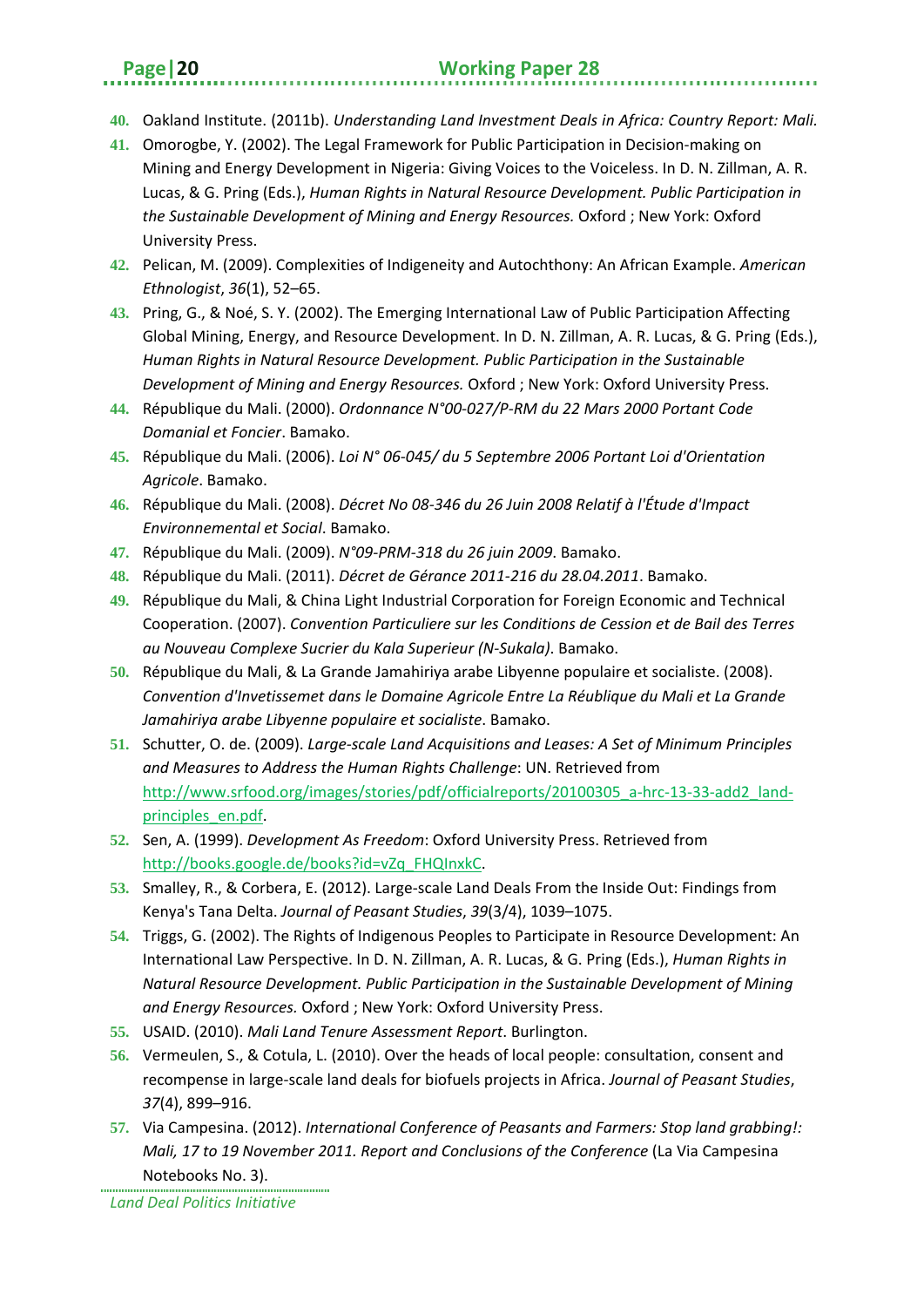- **58.** Voget-Kleschin, L., & Stephan, S. (2013). The Potential of Standards and Codes of Conduct in Governing Large-Scale Land Acquisition in Developing Countries Towards Sustainability. *Journal of Agricultural and Environmental Ethics*, 1-23. doi:10.1007/s10806-013-9454-y.
- **59.** Ward, T. (2011). The Right to Free, Prior, and Informed Consent: Indigenous Peoples' Participation Rights within International Law. *Northwestern University Journal of International Human Rights*, *10*(2). Retrieved from http://www.law.northwestern.edu/journals/jihr/v10/n2/2/index.html.
- **60.** World Bank. (2010). *Rising Global Interest in Farmland: Can It Yield Sustainable and Equitable Benefits?* Washington, D.C.
- **61.** World Bank, IFAD, UNCTAD, & FAO. (2012a). *Knowledge Exchange Platform for Responsible Agro-Investment (RAI): Consultation and Participation*. Retrieved from https://www.responsibleagroinvestment.org/sites/responsibleagroinvestment.org/files/Extende d%20Principle%204.pdf.
- **62.** World Bank, IFAD, UNCTAD, & FAO. (2012b). *Knowledge Exchange Platform for Responsible Agro-Investment (RAI): One stop information shop for policy-makers, practitioners and stakeholders*. Retrieved from http://www.responsibleagroinvestment.org/rai/.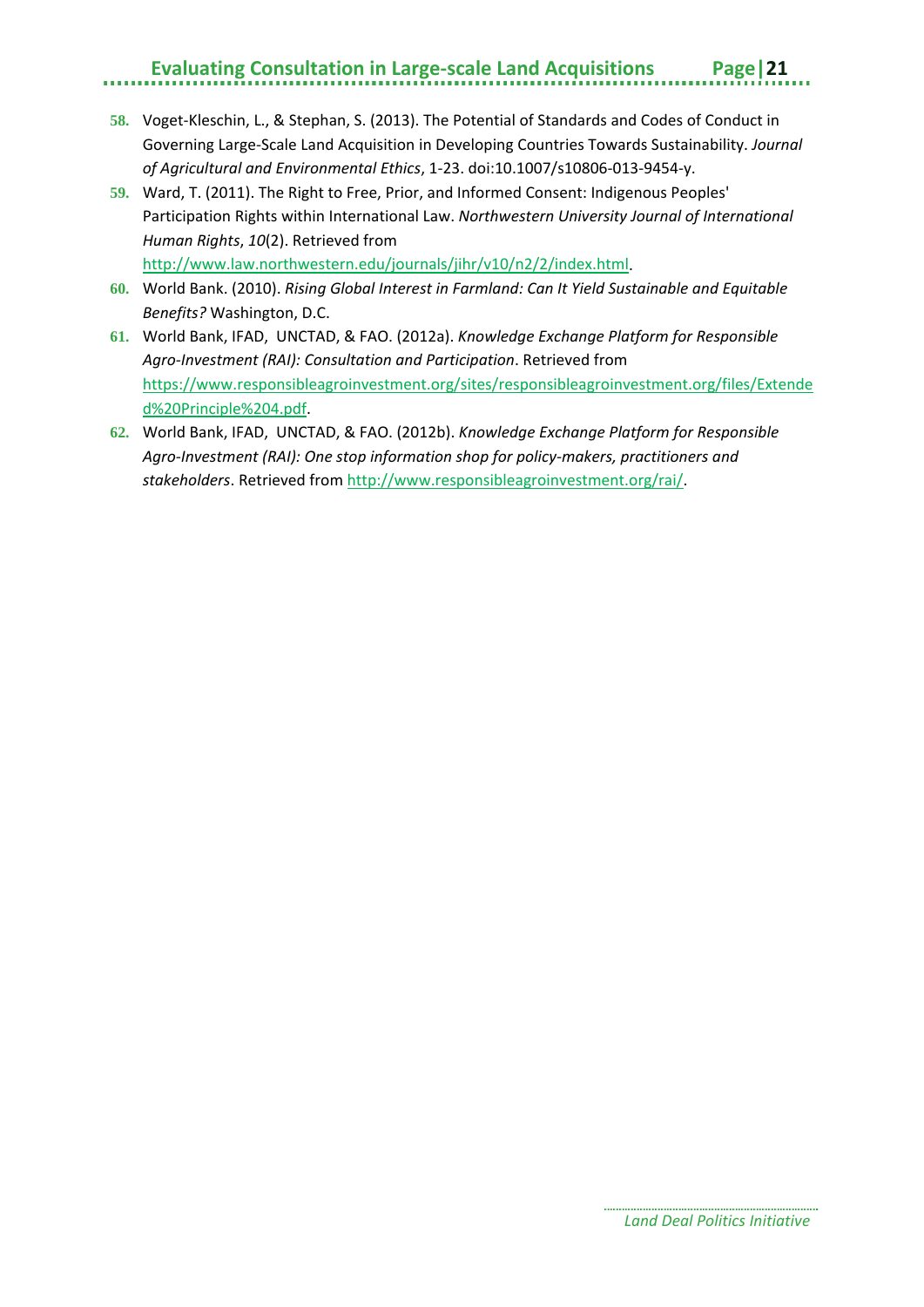#### <span id="page-25-0"></span>**Appendix 1: Expert interviews in Mali**

All interviews were conducted by Kerstin Nolte. She led expert interviews with people involved in processes of land acquisitions, such as officials in ministries or the Investment Promotion Agency in Mali (API), and investors. Moreover she consulted people not directly involved in the process but knowledgeable about it, such as representatives from the National Coordination of Peasants Organizations or other non-governmental organizations. Interviews followed a semi-structured guideline. Thus, certain aspects were definitely covered but a level of openness was maintained to allow the interviewee to touch upon aspects we did not include in the guidelines. Due to reservations from interviewees and sensitiveness of the topic, interviews were not recorded. The interviewer took detailed notes during the interview and typed them the same day.

| Code           | <b>Date</b> | <b>Gender</b> | <b>Position/ Organisation</b>                                                           | <b>Location</b> |
|----------------|-------------|---------------|-----------------------------------------------------------------------------------------|-----------------|
| M <sub>1</sub> | 29.11.2010  | M             | DGA <sup>1</sup> /MSP                                                                   | <b>Bamako</b>   |
| M <sub>2</sub> | 28.11.2010  | M             | DGA/N-Sukala                                                                            | Bamako          |
| M <sub>3</sub> | 29.11.2010  | M             | Director/ Angelique                                                                     | <b>Bamako</b>   |
| M <sub>4</sub> | 01.12.2010  | $M-M$         | $\overline{2}$<br>Representatives/AOPP<br>and<br>Sexagon                                | Bamako          |
| M <sub>5</sub> | 02.12.2010  | M             | DGA/Sukala                                                                              | Dougabougou     |
| M <sub>6</sub> | 04.12.2010  | M             | Technical Director/ Malibya                                                             | Bamako          |
| M <sub>7</sub> | 06.12.2010  | M             | Representative/<br>Jamajigi<br>Cooperative                                              | Kolongo         |
| M <sub>8</sub> | 08.12.2010  | M             | Official/ Planning and Statistical<br>Department,<br>Ministère<br>de<br>l'agriculture   | Bamako          |
| M <sub>9</sub> | 08.12.2010  | M             | Official/ Ministère de l'agriculture                                                    | <b>Bamako</b>   |
| M10            | 21.10.2011  | M             | Official/ Sukala                                                                        | Dougabougou     |
| M11            | 22.10.2011  | M             | DGA/ N-Sukala                                                                           | Ségou           |
| M12            | 28.10.2011  | M             | Official/ API                                                                           | Bamako          |
| M13            | 28.10.2011  | F             | Representative/ Via Campesina -<br>CNOP <sup>3</sup>                                    | <b>Bamako</b>   |
| M14            | 01.11.2011  | M             | Official/ FAO <sup>4</sup> Mali Country Office                                          | Bamako          |
| M15            | 02.11.2011  | F             | Official/ API                                                                           | Bamako          |
| M16            | 02.11.2011  | M             | Official/ Comité Exécutif National<br>du<br>Conseil<br>Supérieur<br>de<br>l'Agriculture | Bamako          |
| M17            | 02.11.2011  | M             | Official/ Ministère de l'agriculture                                                    | <b>Bamako</b>   |
| M18            | 02.11.2011  | M             | Official/ API                                                                           | Bamako          |
| M19            | 03.11.2011  | $M-F$         | Official/ DNDC<br><b>Bamako</b>                                                         |                 |
| <b>M20</b>     | 04.11.2011  | M             | Official/ MON                                                                           | Bamako          |
| M21            | 04.11.2011  | M             | <b>Official/ DNACPN</b>                                                                 | <b>Bamako</b>   |

<span id="page-25-4"></span>Organizations.<br><sup>4</sup> Food and Agricultural Organisation.

*Land Deal Politics Initiative*

**.** 

<span id="page-25-1"></span> $1$  Directeur General Adioint, in English Deputy General Manager.

<span id="page-25-2"></span><sup>&</sup>lt;sup>2</sup> Association des Organisations Professionnelles Paysannes, in English Association of Professional Peasant Organisations.

<span id="page-25-3"></span><sup>&</sup>lt;sup>3</sup> Coordination nationale des organisations paysannes du Mali, in English National Coordination of Peasants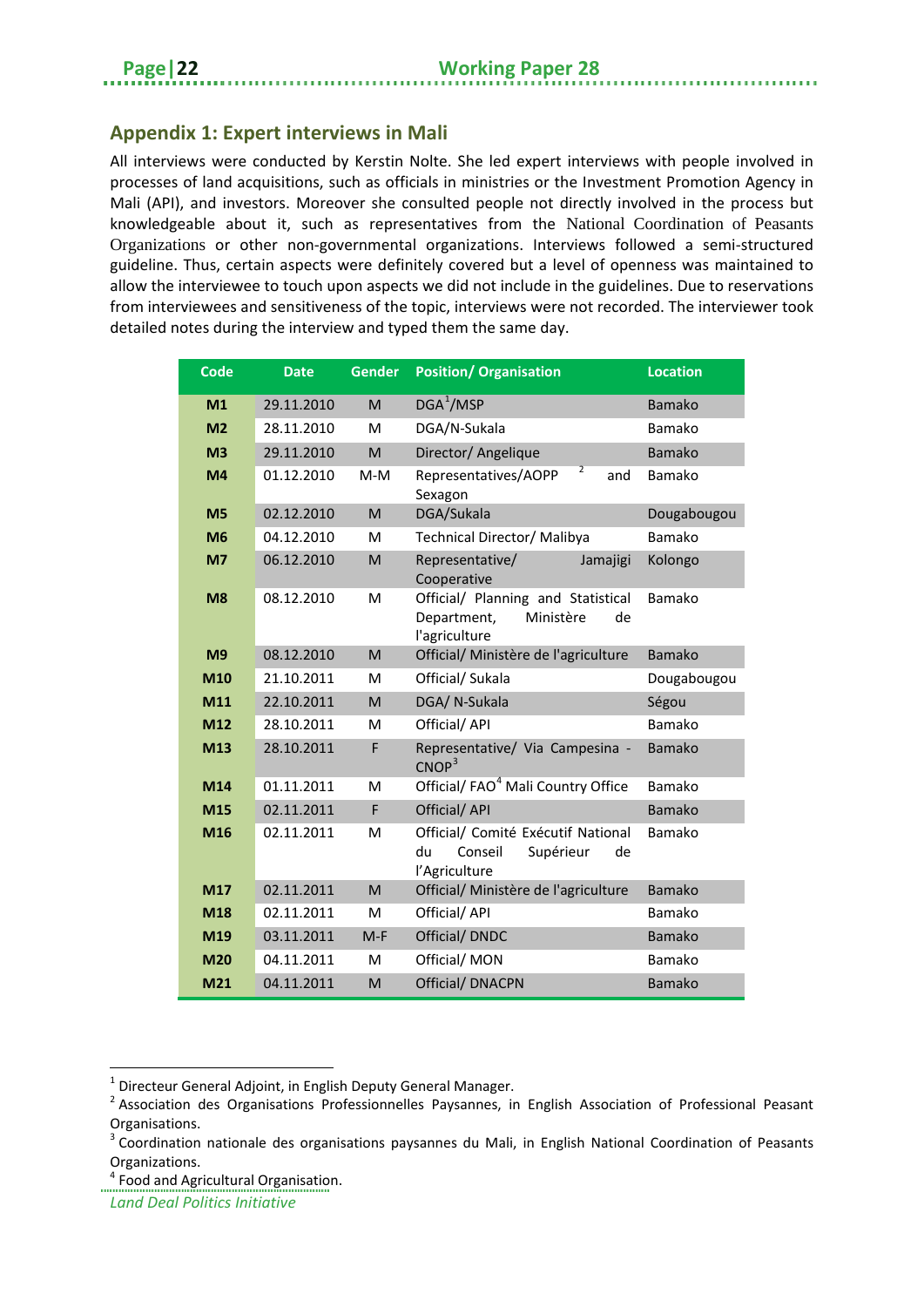| M <sub>22</sub> | 09.11.2011 | м     | Official/DRACPN <sup>5</sup>                            | Ségou         |
|-----------------|------------|-------|---------------------------------------------------------|---------------|
| M <sub>23</sub> | 10.11.2011 | $M-M$ | Human Resources and Logistics<br>Representative/ SUKALA | Dougabougou   |
| M <sub>24</sub> | 14.11.2011 | м     | Official/ON                                             | Ségou         |
| M <sub>25</sub> | 22.11.2011 | M     | DGA/MSP                                                 | <b>Bamako</b> |
|                 |            |       |                                                         |               |

Source: Authors' compilation

#### <span id="page-26-0"></span>**Appendix 2: Focus group discussions in Mali**

In every village, a discussion with young people and a discussion with a mixed group of men and women was envisaged. Youth groups ('groupes des jeunes') included men up to the age of 40. In Ballabougou, all young people were working in the fields, so no FGD with a youth group was possible. Each group aimed to have between 7 and 15 participants. In practice, group sizes varied and people would join in discussions and then leave again.

| <b>Number</b>  | <b>Date</b> | <b>Group</b>       | <b>Place</b>     | Close to which project |
|----------------|-------------|--------------------|------------------|------------------------|
| M <sub>1</sub> | 10.11.2011  | <b>Mixed Group</b> | Dougabougou      | Sukala                 |
| M <sub>2</sub> | 11.11.2011  | Mixed Group        | Sissako          | N-Sukala               |
| M <sub>3</sub> | 11.11.2011  | <b>Youth Group</b> | Sissako          | N-Sukala               |
| M <sub>4</sub> | 12.11.2011  | <b>Youth Group</b> | <b>Boky Were</b> | Malibya                |
| M <sub>5</sub> | 12.11.2011  | <b>Mixed Group</b> | <b>Boky Were</b> | Malibya                |
| M <sub>6</sub> | 13.11.2011  | Mixed Group        | Ballabougou      | <b>MSP</b>             |

Source: Authors' compilation

 $\overline{a}$ 

<span id="page-26-1"></span><sup>&</sup>lt;sup>5</sup> Direction Régionale de l'Assainissement du Contrôle de la pollution et des nuisances, in English Regional Department for Sanitation and the Control of Pollution and Nuisances.